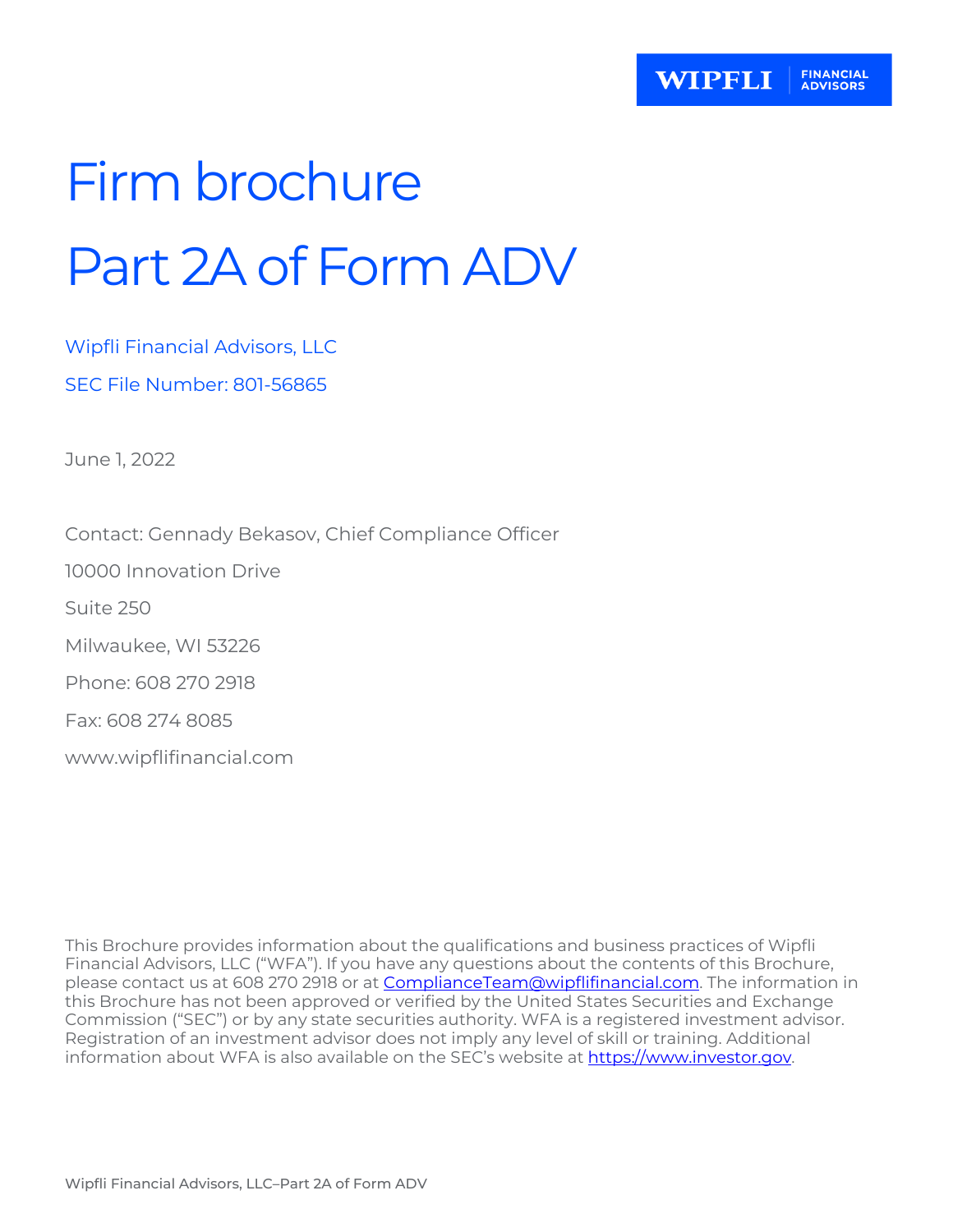## Item 2: Material changes

Each new client of WFA will receive a copy of this Form ADV Part 2A Brochure (also known as the "Firm Brochure" or "Brochure") and applicable Brochure Supplements (also known as Form ADV Part 2B) at or prior to entering into an advisory contract with WFA. Our Brochure Supplement describes the background and experience of each employee who serves on WFA's Investment Committee and/or provides advisory services to our clients.

A summary of material changes to the Firm Brochure will be provided to WFA clients annually, within 120 days of WFA's fiscal year-end, which will include an offer to provide a copy of the updated Brochure at any time and at no cost. Alternatively, WFA will deliver a summary of material changes of an updated Brochure to clients whenever a material<sup>[1](#page-1-0)</sup> change occurs. Clients will also receive an updated Brochure Supplement if there is a material change for that individual. For those clients who have consented to the electronic delivery of documents, the Brochure will be delivered electronically. The summary found directly below is intended to highlight those changes in this Brochure that WFA believes its clients will find material. Clients are strongly encouraged to bring any questions or concerns about anything found throughout this Brochure to the attention of their regional advisor or to WFA's chief compliance officer, who can be reached at 608 270 2918.

Our business, its operations and its services have experienced one material change since our last Firm Brochure filing on September 9, 2021:

• Effective May 31, 2022, our affiliated broker-dealer entity Wipfli Insurance Services, LLC ("WIS") has ceased operations. WIS has filed for withdrawal of its registration with the U.S. Securities and Exchange Commission (SEC) and termination of its membership with Financial Industry Regulatory Authority (FINRA). This means that we no longer receive any commission revenue for recommending third-party insurance providers to our clients. While providing financial planning services to clients and as part of the client's implementation plan, our investment advisory representatives (IARs) may still recommend such third-party providers, but no cash or non-cash compensation of any kind will be paid to WFA or any of our affiliates or employees. As it has always been the case, clients are under no obligation to use any providers recommended by us, are free to seek insurance solutions from providers of their choosing or disregard WFA's recommendations altogether.

ANY QUESTIONS: WFA's chief compliance officer, Gennady Bekasov, is available to address any questions regarding the above changes or any other issues pertaining to this Brochure. Gennady can be reached at 608 270 2918 or via electronic mail at [ComplianceTeam@wipflifinancial.com.](mailto:ComplianceTeam@wipflifinancial.com)

<span id="page-1-0"></span><sup>&</sup>lt;sup>1</sup> In this context, material changes are based on whether there is a substantial likelihood that a reasonable investor or client would have considered that information important under the facts and circumstances.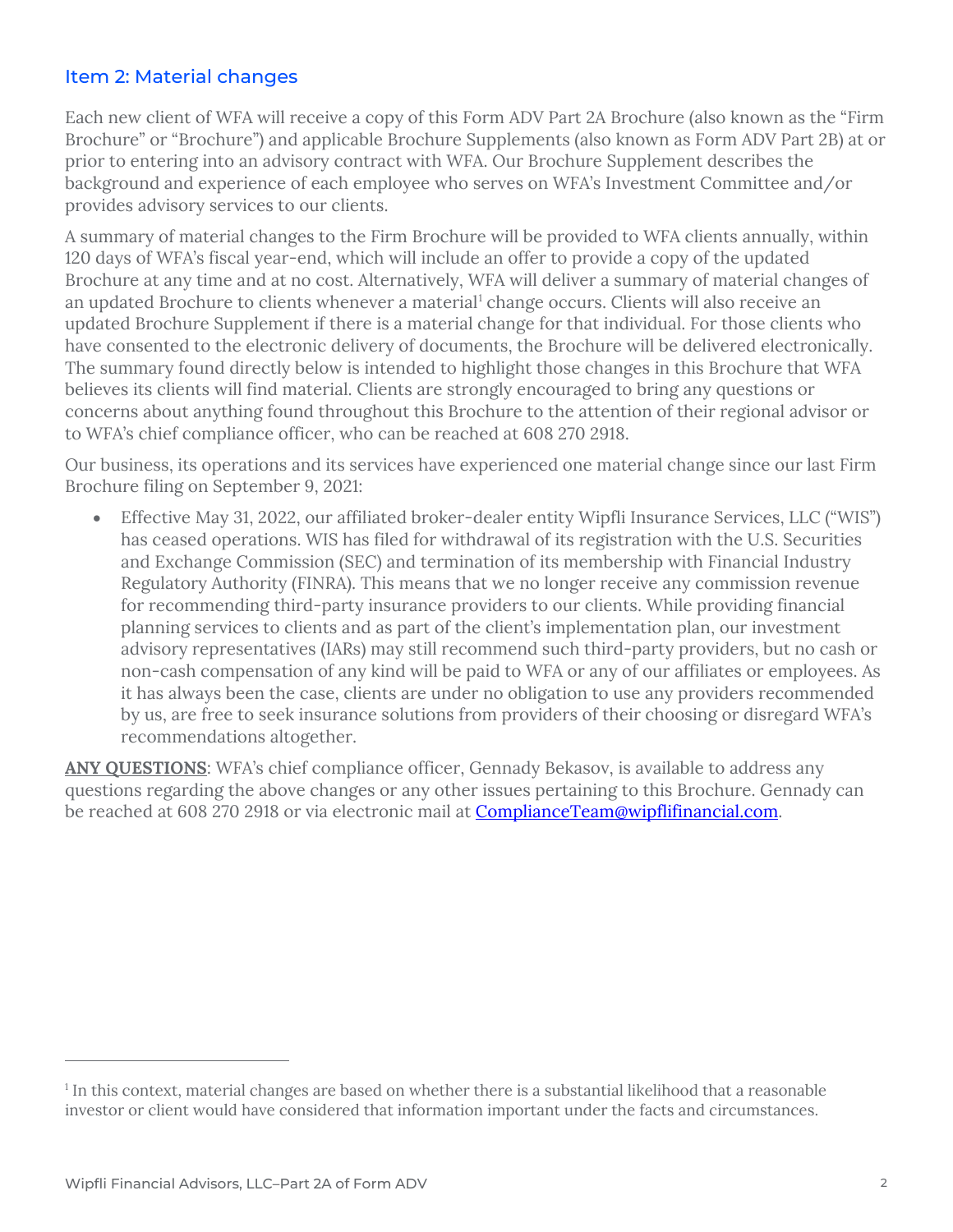## Item 3: Table of contents

| Item 11: Code of ethics, participation or interest in client transactions and personal trading  26 |  |
|----------------------------------------------------------------------------------------------------|--|
|                                                                                                    |  |
|                                                                                                    |  |
|                                                                                                    |  |
|                                                                                                    |  |
|                                                                                                    |  |
|                                                                                                    |  |
|                                                                                                    |  |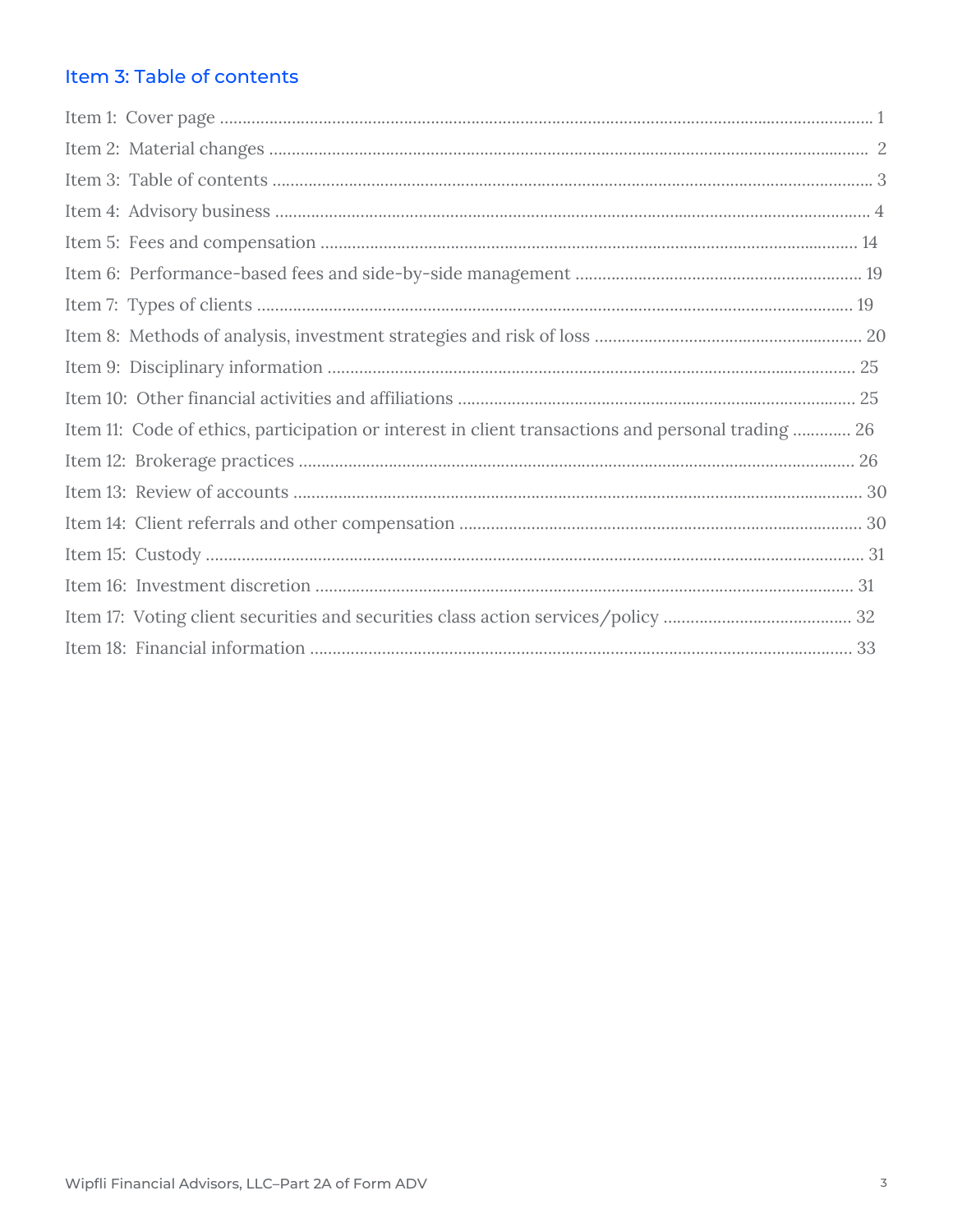## Item 4: Advisory business

Wipfli Financial Advisors, LLC ("WFA," "we," "our" or "us") is a limited liability company ("LLC") formed in 1999 in the state of Delaware and registered as an investment advisor with the SEC that same year. Until May 2018, WFA served its clients and held the legal name of Hewins Financial Advisors, LLC (DBA Wipfli Hewins Investment Advisors). Effective May 31, 2018, the name of the company is Wipfli Financial Advisors, LLC, and its headquarters are in Milwaukee, Wisconsin.

WFA is wholly owned by Wipfli Financial, LLC, a Wisconsin limited liability company, which, in turn, is owned by the accounting and consulting firm, Wipfli LLP ("Wipfli") (approximately 80% ownership as of January 1, 2022), and several members of WFA's senior management (approximately 20%, in the aggregate). Wipfli Financial, LLC, is managed by a board of managers ("WF Board"), three of whom are elected by WFA principals, with the remaining four appointed by Wipfli. The WF Board is responsible for strategic decision-making, whereas our chief executive officer Jeff Pierce and other members of the senior management team oversee day-to-day operations of the firm.

Wipfli, the majority owner of Wipfli Financial, LLC, is an accounting and consulting firm with offices across the United States and India. Wipfli is organized as a partnership with over 220 individual partners, where no single partner owns more than 2% of the company.

For more information about WFA's ownership structure, please refer to Schedule A of our Form ADV Part 1A, which is available at [https://www.investor.gov,](https://www.investor.gov/) or by contacting us at 608 270 2918 or at [ComplianceTeam@wipflifinancial.com.](mailto:ComplianceTeam@wipflifinancial.com)

As discussed below, WFA offers investment advisory and financial planning services to our clients (including individuals and couples, families, business entities, pension and profit-sharing plans, trusts, estates and charitable organizations). Clients are free to choose one service without any obligation to engage us for any other. We reserve the right to refuse any engagement we deem as an improper fit for our services.

## **A. INVESTMENT ADVISORY SERVICES**

We have three (3) service lines for investment advisory services: our standard investment advisory services, Avid investor services® and retirement plan services. Each investment advisory service line is described below, and fees for each service line are discussed in Item 5.

## **1. Standard investment advisory services**

Our standard investment advisory services are available to individuals, couples, families, trusts and estates, qualified retirement plans and other employer-sponsored plans, business entities and charitable organizations. Clients can engage us to provide ongoing investment advisory services on a discretionary or nondiscretionary basis in accordance with their investment objectives. Our services and all conditions to our services are fully described in the written Investment Advisory Agreement, provided to and signed by each client. Once determined, the client's investment objectives are then set forth in a written Investment Policy Statement ("IPS") prepared by us and signed by the client. We do not have a minimum account size required for our standard investment advisory services; however, we will assess a minimum of \$5,000 in annual fees. As further described in Item 5 below, the majority of the time, WFA aggregates clients' assets with assets of their lineal family members (defined as grandparents; parents, including domestic partners; and children, who may live in different residences), who are also our clients, to allow all members of the family to achieve fee breakpoints. However, there are times when a WFA regional advisory team will, in their sole discretion, elect not to aggregate certain client accounts (which typically occurs when such accounts require additional client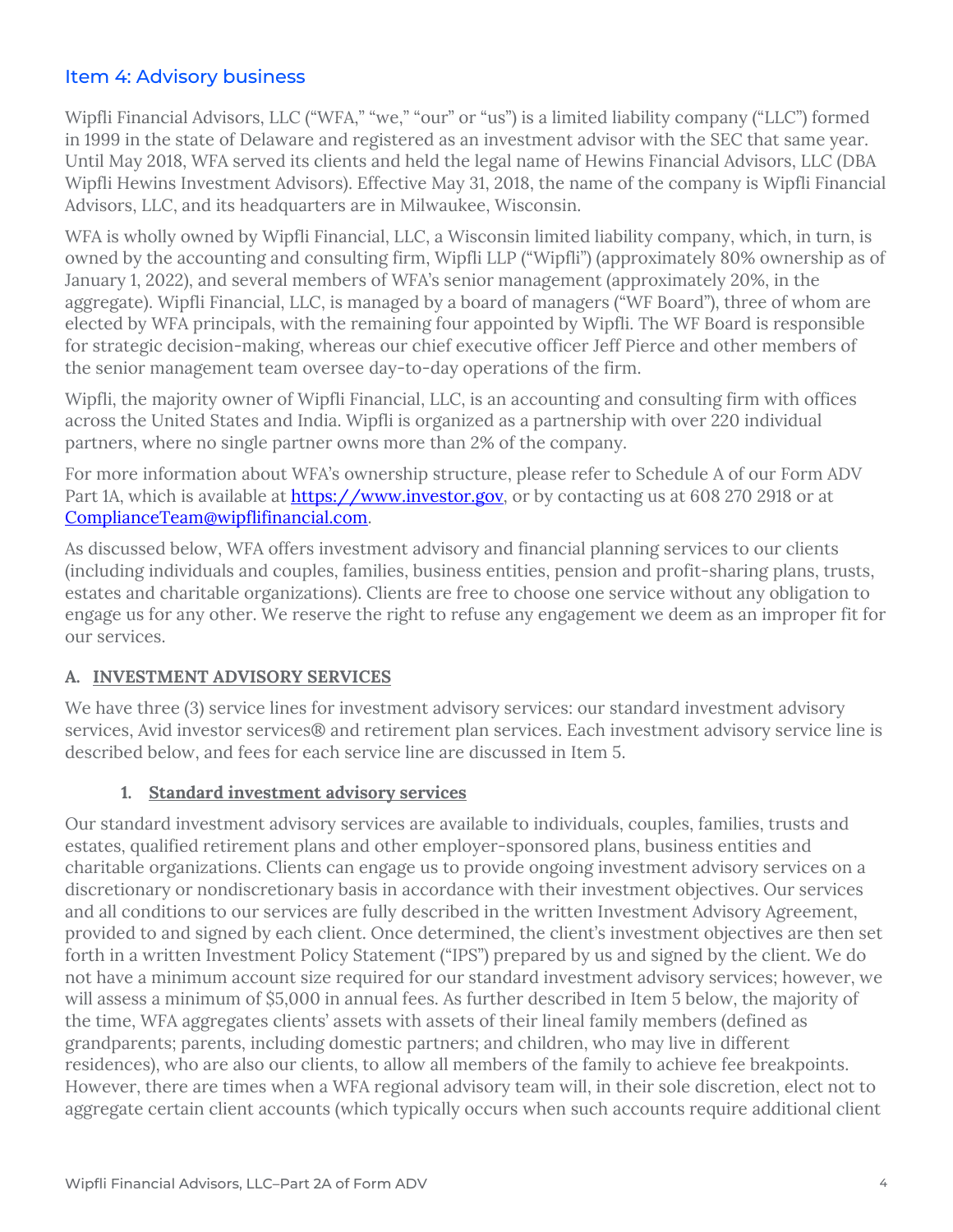servicing). Moreover, when members of the same family have engaged WFA separately for different services (for example, parents are standard investment advisory services clients and their adult children are Avid investor services clients), we will not aggregate such family members' assets because it is operationally not feasible to apply fee breakpoints to materially different fee schedules. Consequently, similarly situated clients could be treated dissimilarly. For more information about our fees and various additional expenses, discounts and conflicts of interest, please refer to Items 5 and 10 below.

We provide investment advisory services specific to the needs of each client. These services are provided to the client by a dedicated WFA Investment Advisor Representative ("IAR"). The IAR ascertains, in consultation with the client, the client's financial situation, risk tolerance and investment objectives as well as other pertinent information. From this information, the IAR prepares a written IPS for the client's approval. The IPS can be modified at any time after a consultation between the client and the IAR. We generally recommend that clients allocate their investment assets among various exchange-traded funds ("ETF") and mutual funds; however, depending on the client's specific financial situation, objectives and risk tolerances, we will recommend Independent Third-Party Asset Managers (including Tax-Smart Indexing™) or Private Investment Funds where appropriate and as described below. All recommendations are made in accordance with the investment profile of the client and investment strategies discussed with the client. In certain circumstances, clients are permitted to impose reasonable restrictions regarding their investments — for example, through "socially responsible" investing.

As part of our investment advisory services, we make the following available to our clients:

- Access to professionally developed and monitored model portfolios comprised of mutual funds and ETFs suitable for investors with a wide range of risk tolerances;
- Access to mutual fund institutional share classes (which generally are less expensive for our clients); and
- When suitable and appropriate to the client, access to separate account managers and certain investments, which are usually not available to retail clients.

Clients are strongly encouraged to communicate to us any changes to their financial circumstances or any other material changes in their lives that could impact their investments.

A client's managed account portfolio can either be a cash account or a margin account. A margin account is a brokerage account that allows investors to borrow money, including money that could be used to buy securities. We do not recommend that clients borrow money (the use of margin accounts) for the purpose of building an investment portfolio; however, there are situations where clients desire a margin account and/or WFA recommends the use of margin for the limited purpose of either raising cash for an immediate disbursement or to facilitate investment changes so that the client remains invested in the market. Occasionally clients can use margin if more funds are withdrawn than there is cash available.

The custodian charges interest on the margined amount at a varying rate, based upon the amount borrowed, and uses securities in the account as collateral. The margin feature generally is not available unless the margined securities have been held in the account for at least 30 days.

Clients should be aware that if margin is used to purchase additional securities, the total value of eligible account assets increases, as does a client's asset-based management fee. The increased assetbased management fee that a client pays presents a conflict since it creates an incentive for WFA to recommend the use of margin. To help mitigate that conflict, WFA encourages our clients with margin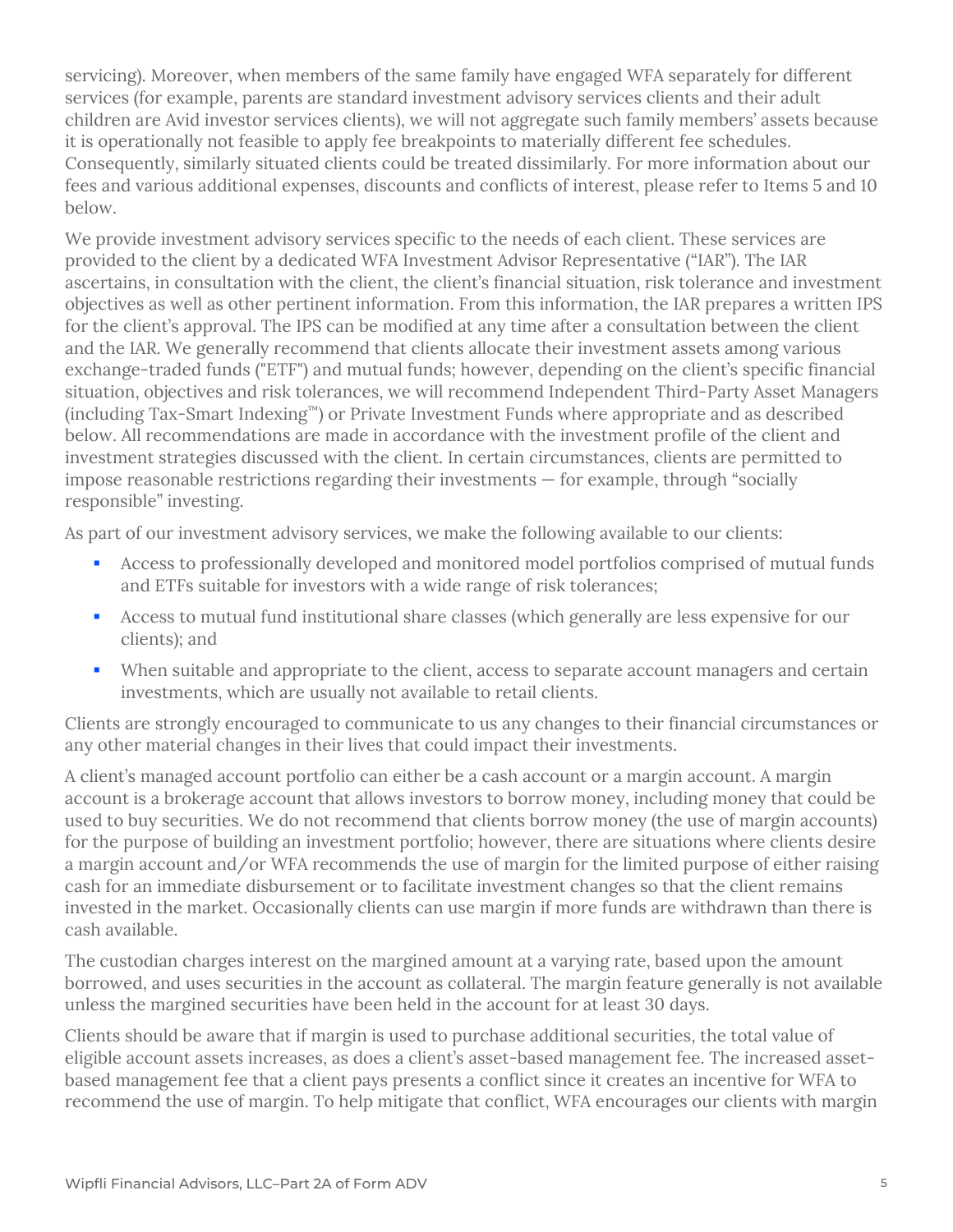accounts to pay off the margin balance within a reasonable time, as appropriate for the client's specific situation. Using margin is not suitable for all investors; the use of margin increases leverage in a client's account and therefore increases overall risk. The use of margin can cause significant adverse financial consequences in the event of a market correction. In addition, clients with margin accounts will be charged margin interest by the brokerage firm on the debit balance in their account. Buying securities on margin also subjects clients to additional costs and risks that should be carefully considered before opening a margin account. It should be noted, however, that we periodically negotiate margin rates with custodians, and some of our clients may benefit from these margin rates. Clients are strongly encouraged to compare available rates at the account custodians with those from banks or other commercial lenders prior to making a decision to use the margin feature in accounts managed by WFA. For more information regarding the risks of margin accounts and loss in general, please refer to Item 8 below.

**Please Note: Cash Positions**. Generally (with potential for exceptions), WFA seeks to keep clients' portfolios fully invested at all times and cash positions in portfolios are correspondingly kept to a minimum, typically to cover WFA's advisory fees and/or any potential transaction costs due to the custodian. From time to time, if requested by a client, WFA may keep larger cash positions in the client's portfolio for a short period of time. As such, all cash positions (money markets, etc.) shall be included as part of assets under management for purposes of calculating WFA's advisory fee. In addition, while assets are maintained in cash, such amounts could miss market advances. Depending upon current yields, at any point in time, WFA's advisory fee could exceed the interest paid by the client's money market fund.

As described in Item 8, portfolio rebalancing and tax-loss harvesting are part of the standard investment advisory services we provide for clients.

In addition to the "regular" model portfolios, our Investment Committee has developed a sustainable investing model ("ESG") and a socially responsible investing model ("SRI").

- The ESG model can be suitable for clients who wish to invest in companies that contribute to both environmental and social sustainability. Environmental factors such as greenhouse gas emission intensity, land use and biodiversity, toxic spills and releases, operational waste and water management may be used to include/exclude or overweight/underweight a company within the portfolio. Similarly, social sustainability variables such as factory farming, cluster munitions, tobacco, child labor and other considerations may also be applied as a parameter to exclude companies that are connected to these practices.
- The SRI model can be suitable for clients who wish to invest with social considerations in mind. The equity funds utilized in this portfolio employ Catholic values screens, which means they are avoiding practicable investing in companies engaged significantly in the following businesses/practices: the manufacturing, distribution or provision of tobacco, alcohol or gaming; or companies that engage in, sponsor or promote the areas of abortifacients, pornography or same-sex lifestyles.

Because of a relatively limited number of mutual funds and ETFs available that align with our investment approach and meet the requirements of ESG or SRI, there are some limitations to our taxloss harvesting services when either an ESG or SRI model is employed. Please review Item 8 of this Brochure to understand these limitations, and make sure to discuss your specific situation with your WFA IAR. The ESG models are also available to Avid clients, subject to the same limitations described in Item 8.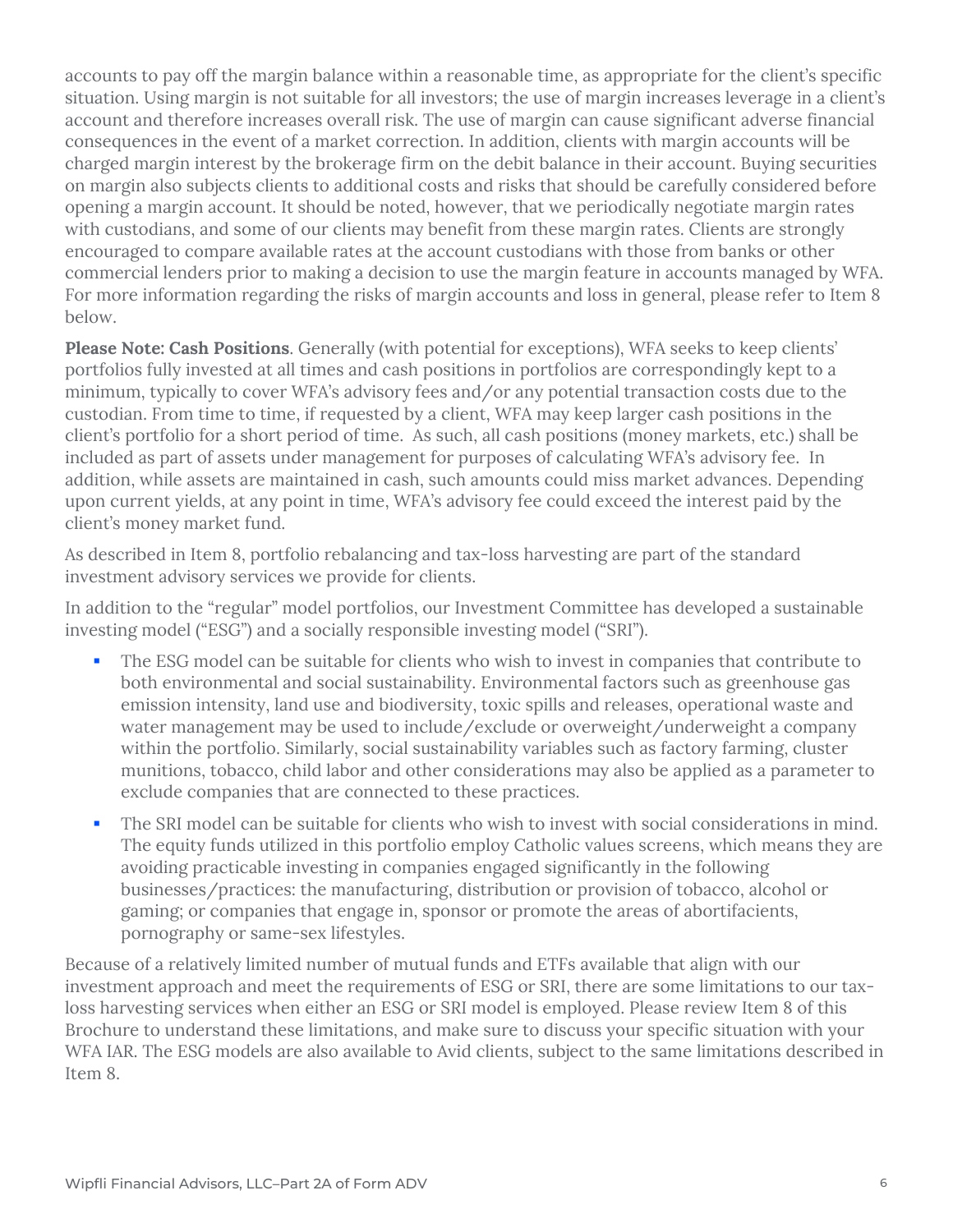Although clients can engage us for Financial Planning Services alone (as discussed in greater detail below), we provide Financial Planning Services in conjunction with our standard investment advisory services (see Items 4.B and 5 for additional servicing and fee information). We make use of an interactive planning tool to develop a thorough understanding of our clients and their financial lives. The use of this tool provides clients with immediate visual feedback of the financial results stemming from different assumptions and choices. This information is used to help clients establish investment objectives and risk tolerances.

In general, our clients' accounts are implemented via the custody platform at Schwab Advisor Services, a division of Charles Schwab & Co., Inc. (hereinafter referred to as "Schwab"), or at TD Ameritrade Institutional (hereinafter referred to as "TD Ameritrade"). To receive our services, clients enter into written account agreements with the applicable custodian. For fees associated with custodial services, please refer to Item 5.

#### **a. Independent sub-advisors/third-party asset managers**

To address a client's designated investment objectives, we sometimes recommend that a portion of the client's investment assets is allocated to one or more unaffiliated independent sub-advisors/thirdparty asset managers (collectively, "sub-advisors"). Factors that we consider before recommending a sub-advisor include, but are not limited to, the client's investment objectives, the overall size of the client's investment portfolio and the independent sub-advisor's investment strategy, investment team, performance history, reputation, financial strength, pricing and investment process. Some of these independent sub-advisors are not available to retail investors. Sub-advisors typically have minimum account sizes that can vary between \$250,000 and \$5,000,000, depending on the firm. We will discuss these account minimums with the client prior to making a recommendation to invest with a specific sub-advisor.

Some of the sub-advisors we recommend provide indexing solutions that incorporate the benefits of tax-loss harvesting at the individual stock level. We call this service Tax-Smart Indexing™ ("TSI™"), and we sometimes recommend an appropriate sub-advisor to those clients who seek an expanded opportunity set for tax-loss harvesting beyond the ETF or mutual fund level. Tax-loss harvesting strategies are discussed in detail in Item 8 of this Brochure.

WFA will engage a sub-advisor pursuant to the terms and conditions of a written sub-advisory agreement between WFA and the sub-advisor — clients do not need to enter into a separate agreement with the independent sub-advisor. The sub-advisor will have day-to-day responsibility for the discretionary management of the allocated assets, and we will continue to render investment advisory services regarding the assets placed with the sub-advisor, including both the initial and ongoing dayto-day relationship with the clients, ongoing monitoring and review of account performance and compliance with the client's investment objectives. The obligations of a sub-advisor will be limited to management of the allocated assets consistent with the objectives and/or strategy that WFA will designate to the sub-advisor. WFA will provide the sub-advisor's written disclosure Brochure (Form ADV Part 2A and Form CRS) to each client whose assets will be allocated to the sub-advisor to manage. Please remember that as with any other services we provide, there can be no assurance that a subadvisor's services will be profitable for the client.

The sub-advisor will be permitted to debit the client's account for its management fee. Sub-advisors' fees are in addition to WFA's advisory fee referenced in Item 5 below. We do not receive any referral fees from these sub-advisors for allocating clients' assets to them. Additionally, WFA maintains discretionary authority to hire and/or fire these sub-advisors should we become concerned about a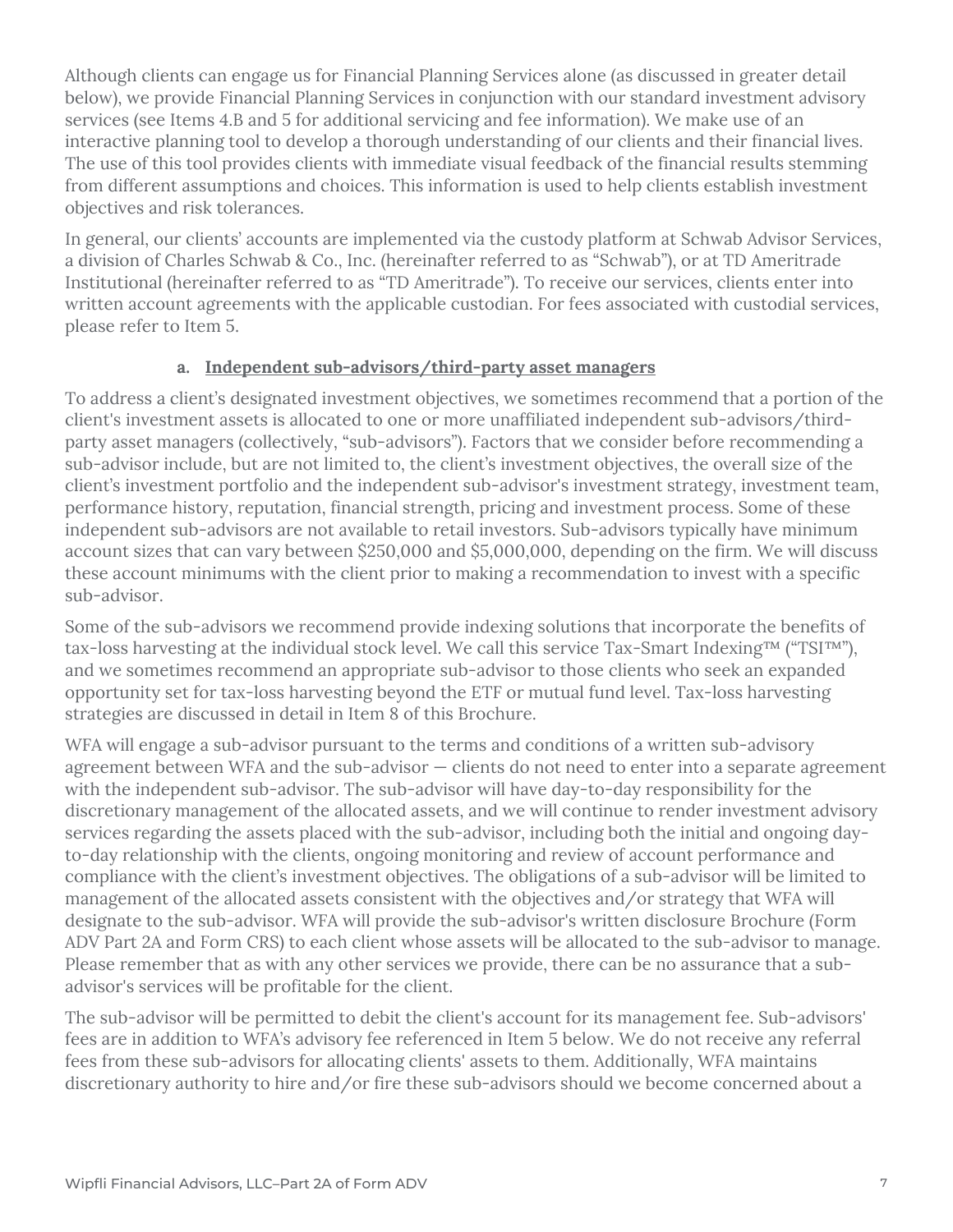manager's performance, its ability to meet the client's stated objectives or for any other reason that we deem appropriate for the client.

## **b. Private investment funds**

WFA will recommend selected private investment funds for certain high-net-worth clients and for whom such investments are suitable and appropriate. Our role relative to private investment funds shall be limited to initial and ongoing due diligence and investment monitoring services. If a client chooses to become a private fund investor, the client will enter into a separate subscription agreement with the relevant private investment fund(s) and will incur separate fees that vary based upon the specifics of the fund(s). Assets invested in the private fund(s) are included in the calculation of WFA's investment advisory fees; we do not receive any commissions or other forms of remuneration for recommending any investment with a private investment fund.

Private funds are recommended only to clients that meet certain investor sophistication standards that are defined in the federal securities laws and regulations and within the issuer's offering documents. Each fund manager will have a sophistication standard that a client must meet to invest in a fund. Given the illiquid and risky nature of private fund investments, clients who decide to invest into these funds must be willing to commit to a long-term investment and tolerate the high risk associated with investing in them. Additionally, many private funds have high minimum investment amounts (typically between \$250,000 and \$500,000); therefore, such funds generally are recommended only to clients that have a level of assets that enables them to achieve appropriate diversification (by investment type and vintage year) within this segment.

Risks that are specific to investing in private funds are discussed in detail, among all other risks, in Item 8 of this Brochure.

## **2. Avid investor services — Investment advisory services for the emerging investor**

Avid services are discretionary investment advisory services — generally offered to individuals, couples and families — designed as a digital experience with the opportunity to interact virtually with an advisory professional. There are no minimum fees or minimum portfolio size for Avid service.

Avid clients receive investment advisory services, including:

- The services are specific to the needs of each client. These services are provided to the client by a WFA investment advisory representative ("IAR"). The IAR ascertains, in consultation with the client, the client's financial situation and investment objectives as well as other pertinent information. The client's risk tolerance is assessed using a digital questionnaire that the client completes. The client's answers to the questionnaire will map them to the appropriate WFA model portfolio comprised of mutual funds and/or exchange-traded funds (ETFs) that we select. From this information, a written IPS is prepared for the client's review. We have complete discretion over which model portfolios are available to Avid clients, and we strive to offer an assortment of model portfolios capable of meeting various risk tolerances and investment objectives. The IAR can modify the final investment portfolio selection at the start of the relationship after consultations with the client,
- Subject to some limitations, Avid clients will receive the rebalancing and tax loss harvesting services fully described in Item 8,
- Avid clients will have access to a secure online portal provided by WFA to review their portfolios,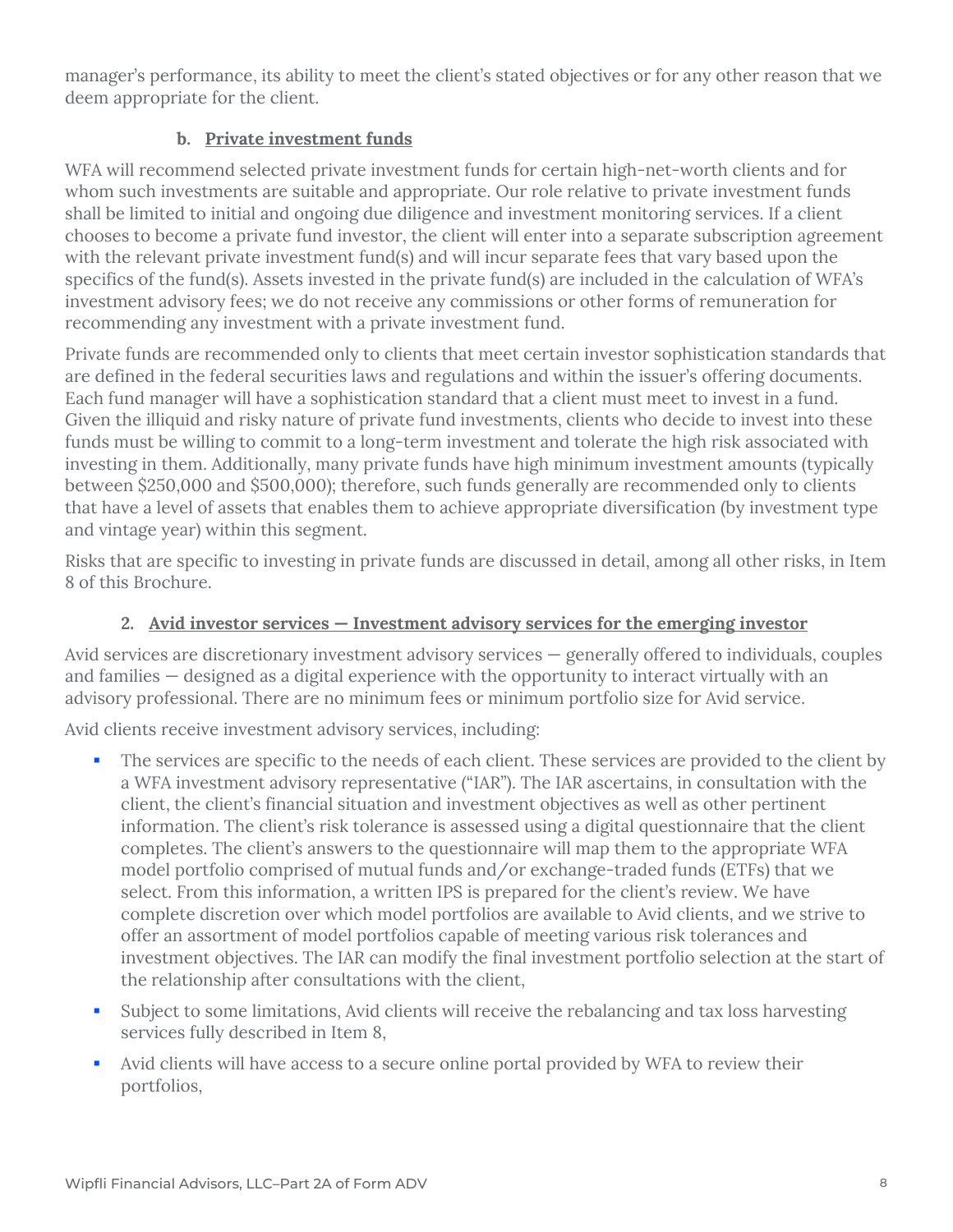Avid services differ from our standard investment advisory services in that we do not recommend independent investment managers or private investment funds to Avid clients. Moreover, if an Avid client requests financial planning services, it will require additional agreements and fees as described in more detail in Item 5 of this Brochure.

Similar to our standard investment advisory services, Avid clients' accounts are implemented via the custody platform at TD Ameritrade or Schwab. To receive Avid services, clients enter into written account agreements with the applicable custodian. For fees associated with custodial services, please refer to Item 5 below.

## **3. Retirement plan services — Investment advisory services for employee benefit plans**

Through our retirement plan services ("RPS") business line, we provide investment advisory services to qualified employee benefit plans, including but not limited to 401(k) plans, profit‐sharing plans and pension plans. Each employee benefit plan client ("Plan") that engages us for RPS generally can do so either on an ERISA Section 3(38) fiduciary basis or an ERISA Section 3(21) fiduciary basis. When a Plan engages us for RPS, we acknowledge our status as a fiduciary to the Plan, as defined in Sections 3(38) and 3(21) of ERISA, and we assume the duties, responsibilities and obligations of such a fiduciary. Typically, a Plan that engages us for RPS on an ERISA Section 3(38) basis does so on a discretionary basis, while a Plan that engages us on an ERISA Section 3(21) basis does so on a nondiscretionary basis.

Furthermore, WFA acknowledges that it adheres to impartial conduct standards, whereby we provide investment advice that is in the best interest of the Plan; we receive compensation that is not in excess of reasonable compensation (within the meaning of ERISA); and we will not make any materially misleading statements to the Plan regarding the advisor's services and recommendations, fees and compensation, material conflicts of interest and any other matters relevant to the Plan's investment decisions.

We do not require a Plan to have a minimum account size to receive RPS, and we do not charge a minimum fee for this service. We reserve the right to refuse to be engaged on an ERISA Section 3(38) basis or an ERISA Section 3(21) basis, or for any particular type of RPS, in any particular engagement.

As part of our RPS, we can be engaged to provide the following services to the Plan regardless of whether we are engaged on an ERISA Section 3(38) basis or an ERISA Section 3(21) basis:

- At the onset of the relationship, we work with the Plan's sponsor to analyze the Plan's investment objectives and guidelines to help develop an Investment Policy Statement ("IPS");
- No less frequently than annually, we review the IPS with the Plan's sponsor and assist them in making updates as necessary,
- In accordance with the IPS, we help design, implement and monitor investment options for the Plan's participants,
- At least annually, we meet with the Plan's sponsor to review performance of the Plan's investment options and participant statistics,
- We can provide periodic enrollment meetings for the Plan's participants that can be on-site or remote,
- We can provide periodic on-site and remote education to the Plan's participants regarding the benefits of saving for retirement and participating in the Plan; and
- We make our advisory staff available to participants to answer their questions regarding the Plan's investment options.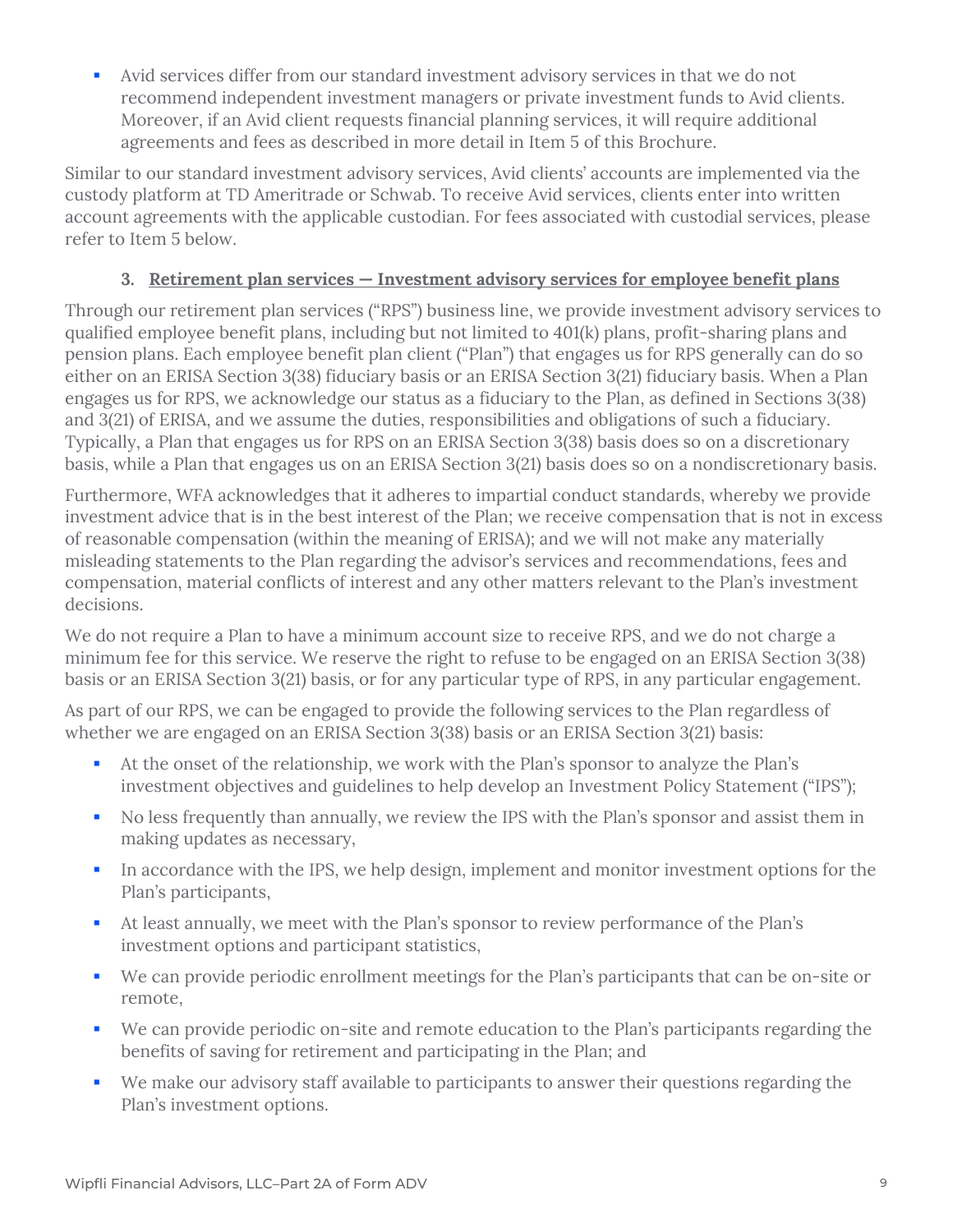Details regarding the fees for RPS are discussed in detail in Item 5 of this Brochure.

For RPS, we recommend that the Plan appoints, under a separate engagement agreement, Wipfli as the Plan's Third‐Party Administrator ("TPA") and the Plan's Recordkeeper. TPA and/or Recordkeeping fees are distinct and separate from our fees for investment advisory services.

#### **Conflicts of interest considerations**

Wipfli is an accounting and consulting firm that is an affiliate and a majority owner of WFA, as described in further detail in Item 4 of this Brochure. As such, Wipfli indirectly controls WFA. We believe Wipfli's fees for their services to be reasonable and competitive, but we strongly encourage clients whom we refer to Wipfli to compare their fees with those of other reputable providers in the industry. While we do not receive any portion of the fees charged by Wipfli, or any referral fees from Wipfli, our recommendation of Wipfli to clients creates a conflict of interest that clients should be aware of. As affiliates, the profitability of WFA and Wipfli affects the compensation of owners and employees of both firms, and, because of shared ownership, WFA professionals have an incentive to recommend Wipfli to provide these services. To mitigate this conflict, WFA only recommends Wipfli when it is in the client's best interest to do so. No client is ever required to use Wipfli for any of its services (including TPA and/or Recordkeeping Services to Plans), and we will do our best to accommodate our services to work with clients' providers of choice. The inability of another TPA or Recordkeeper's system to work with our own could, however, limit our ability to provide RPS to certain Plans. We will discuss any such limitations with the Plan prior to entering into a written Investment Advisory Agreement.

#### **B. OTHER SERVICES**

## **1. Financial planning and consulting services**

As previously described in Item 4.A., Financial Planning Services are included as part of our standard investment advisory services. We also provide financial planning as a standalone service.

For WFA's standard investment advisory services clients and standalone financial planning clients, we offer comprehensive Financial Planning Services, which include three phases. First, the client is engaged in an in-depth conversation with WFA's advisory team about the client's values, priorities and goals. Next, with financial information provided by the client, various life scenarios are considered for the client's financial plan using MyStoryboard, WFA's interactive financial planning tool, which considers the impact of and financial risks associated with particular decisions on achieving the client's overall financial goals. Finally, WFA will provide the client with recommendations in the form of a longterm financial and investment plan. Clients are then free to accept or ignore any or all such recommendations, and can hire WFA, or any other service provider, for similar or the same services or products, at costs that can be higher or lower than those incurred by the client if implemented through WFA. Additional financial planning services, such as executive compensation/stock option planning, business transition planning, complex estate planning and complex charitable planning, can be provided if needed and requested by the client. WFA can, at its discretion, waive any additional fees for these services.

Clients who do not have an investment advisory relationship with WFA can elect to receive Financial Planning Services pursuant to the terms of a written Financial Planning Agreement. The Financial Planning Agreement describes the scope of the services that will be provided and the fees that will be charged. Moreover, WFA can be engaged by employers to provide planning services to employees as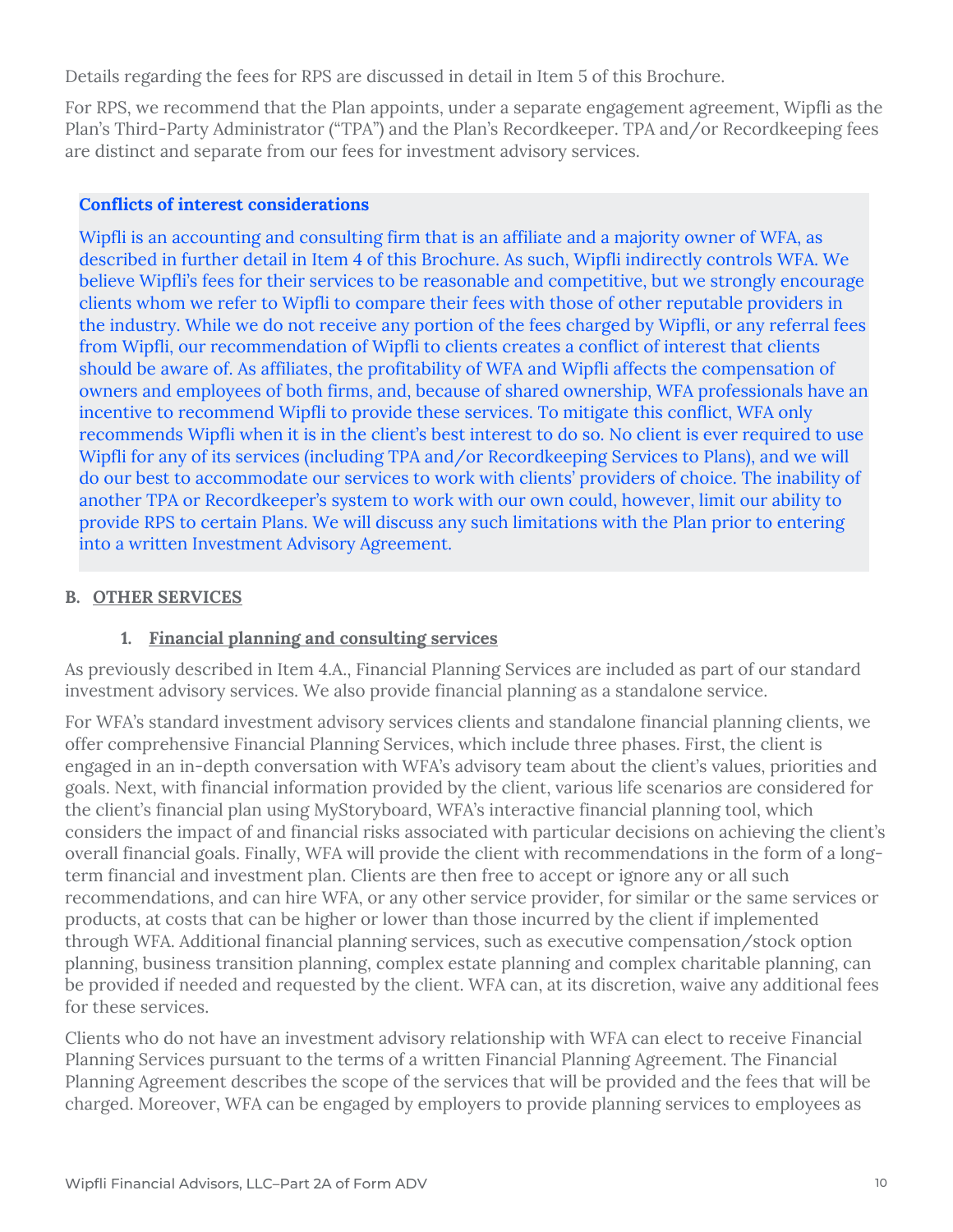part of the employees' benefit package. The scope of planning services as well as the fee payable to WFA will be defined in a written agreement between WFA and the employer.

On a standalone, separate-fee basis, we can provide consulting services on various noninvestment financial issues. For these consulting services, the client will sign a separate agreement describing the scope of the services and the fees that will be charged. We can, in our sole discretion, waive any or all fees for consulting services.

Neither we, nor any of our employees, serve our clients as an accountant or attorney, and no portion of our services should be viewed as a substitute for such services. However, as indicated above and further in this Brochure, our affiliate, Wipfli LLP, is an accounting firm.

## **2. Recommendations for clients' held-away assets**

Clients can engage WFA to provide recommendations on assets that are held outside of WFA's management ("Held-Away Assets"). Typically, such Held-Away Assets are investment accounts that are part of a qualified retirement plan at the client's place of employment (e.g., 401(k) and 403(b) plans, pension plans and similar accounts) where the client does not work with another investment advisor helping them with investment selections and wishes WFA to provide recommendations within the limitations of the retirement plan, and download the portfolio's data for the purposes of providing a consolidated report. Typically, this service is not provided as a stand-alone service, and is only provided by WFA to existing clients pursuant to a written addendum to the client's Investment Advisory Agreement.

## **3. Other services**

We strongly believe that by collaborating with our clients' other professional advisors – such as accountants, attorneys and consultants — we can add value for clients, encourage collaboration, and increase planning opportunities. This is particularly true when it comes to our high-net-worth clients with multigenerational family enterprises. We take pride in our affiliation with the accounting and consulting firm, Wipfli, and upon a client's request, will collaborate with Wipfli on client servicing considerations, particularly for higher-net-worth families. Among the services that WFA provides are estate planning, tax planning from the investment management perspective and facilitation of tax payments. Wipfli provides estate planning consulting services (Wipfli does not serve as an attorney or prepare legal documents), preparation of income and gift tax returns, tax consulting services, maintenance of family enterprises' books and records, and can provide bill-paying services. Wipfli's services are provided pursuant to a separate engagement letter, for a separate fee negotiated in advance.

Clients are not required to use Wipfli for any of these services. Wipfli's fees may be higher or lower than those available from other professional providers for similar services. We do, however, recommend Wipfli's services to our high-net-worth clients from time to time. We do not receive any referral fees from Wipfli for these recommendations, but a referral to Wipfli creates a conflict of interest that clients should be aware of. Please refer to the text box in Item 4 above for additional considerations related to this conflict.

## **4. Third-party professionals/Wipfli**

To the extent requested by a client, we can recommend the services of other professionals for certain noninvestment purposes (e.g., attorneys, accountants, insurance agents, etc.). The recommendations can include engaging representatives of Wipfli, an accounting and consulting firm that is an affiliate of WFA, as described in detail earlier in this section of the Brochure. Any tax, accounting, consulting or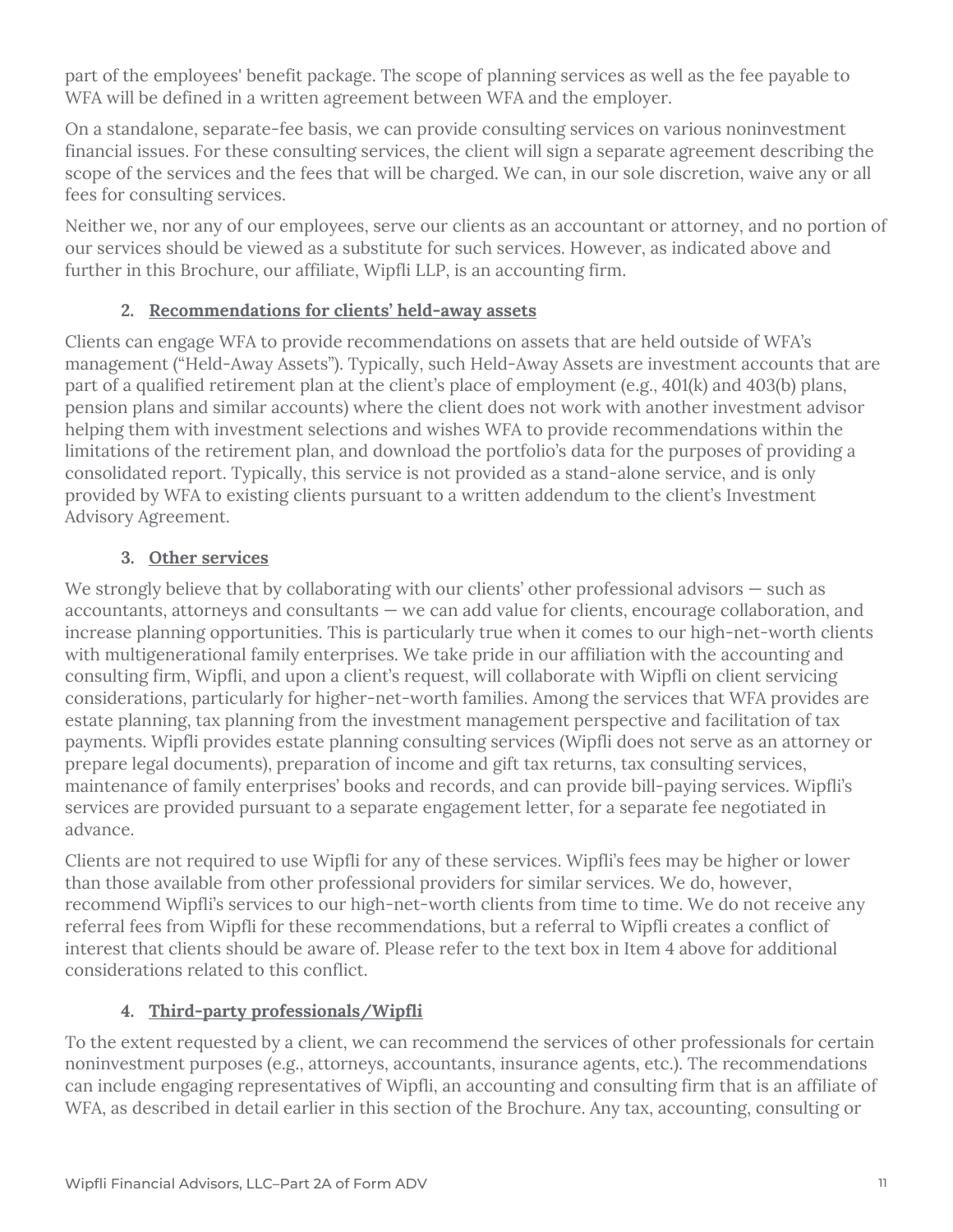other services provided by Wipfli will be provided by their professionals under a separate engagement and in their separate licensed capacities, as discussed below (see Item 10).

Clients are not required to use Wipfli and retain absolute discretion over which professional services provider they use. Other providers' fees can be higher or lower than those of Wipfli. There are no referral arrangements between WFA and Wipfli, and WFA does not receive any referral fees from Wipfli for recommending Wipfli services to clients. Clients are free to accept or reject any such recommendation.

A small number of Wipfli associates are registered IARs of WFA, who dedicate a portion of their time to servicing WFA's investment advisory clients. When these Wipfli professionals provide services to WFA clients, they do so under WFA's supervision and in accordance with WFA's policies and procedures, including but not limited to all investment guidelines from WFA's Investment Committee and our Code of Ethics (see Item 11). For more information about these Wipfli professionals and methods of their compensation, please refer to Item 10 of this Brochure. Clients are also strongly encouraged to review WFA's registered IARs' Supplemental Form ADV Part 2B, where they can find information about each representative's qualifications, form of compensation and disciplinary history.

In order to add value to our high-net-worth clients who are also Wipfli tax clients ("Joint Clients"), we encourage collaboration with our affiliate and strategic partner to increase more comprehensive planning opportunities for Joint Clients. In January 2018, WFA commenced offering fee allowances to our qualifying high-net-worth Joint Clients. To be eligible for this allowance, the Joint Client must meet the following requirements:

- Must be both an investment advisory client of WFA and a personal tax client of Wipfli,
- Must have at least \$2,000,000 in billed assets under management with WFA; and
- Must have advisory fees assessed in accordance with WFA's Standard Investment Advisory Fee Schedule as set forth in Item 5.A.1. below.

Exceptions to this could be made on a case-by-case basis, as approved in writing by WFA's management. Exceptions and specific amounts of allowances are discussed in detail below in Item 5 of this Brochure.

## **5. Potential conflict of interest due to recommendations of retirement plan rollovers**

A client or prospective client leaving an employer typically has four options regarding an existing retirement plan (and may engage in a combination of these options): (1) leave the money in the former employer's plan, if permitted, (2) roll over the assets to the new employer's plan, if one is available and rollovers are permitted, (3) roll over to an Individual Retirement Account ("IRA"), or (4) cash out the account value (which could, depending upon the client's age, result in adverse tax consequences). If WFA recommends that a client roll over their retirement plan assets into an account to be managed by us, such a recommendation creates a conflict of interest if WFA will earn new (or increase its current) compensation as a result of the rollover. If WFA provides a recommendation as to whether a client should engage in a rollover or not (whether it is from an employer's plan or an existing IRA), WFA is acting as a fiduciary within the meaning of Title I of the Employee Retirement Income Security Act and/or the Internal Revenue Code, as applicable, which are laws governing retirement accounts. **No client is under any obligation to roll over retirement plan assets to an account managed by WFA,**  whether it is from an employer's plan or an existing IRA. Our Chief Compliance Officer remains available to address any questions that a client or prospective client may have regarding the potential for conflict of interest presented by such rollover recommendation.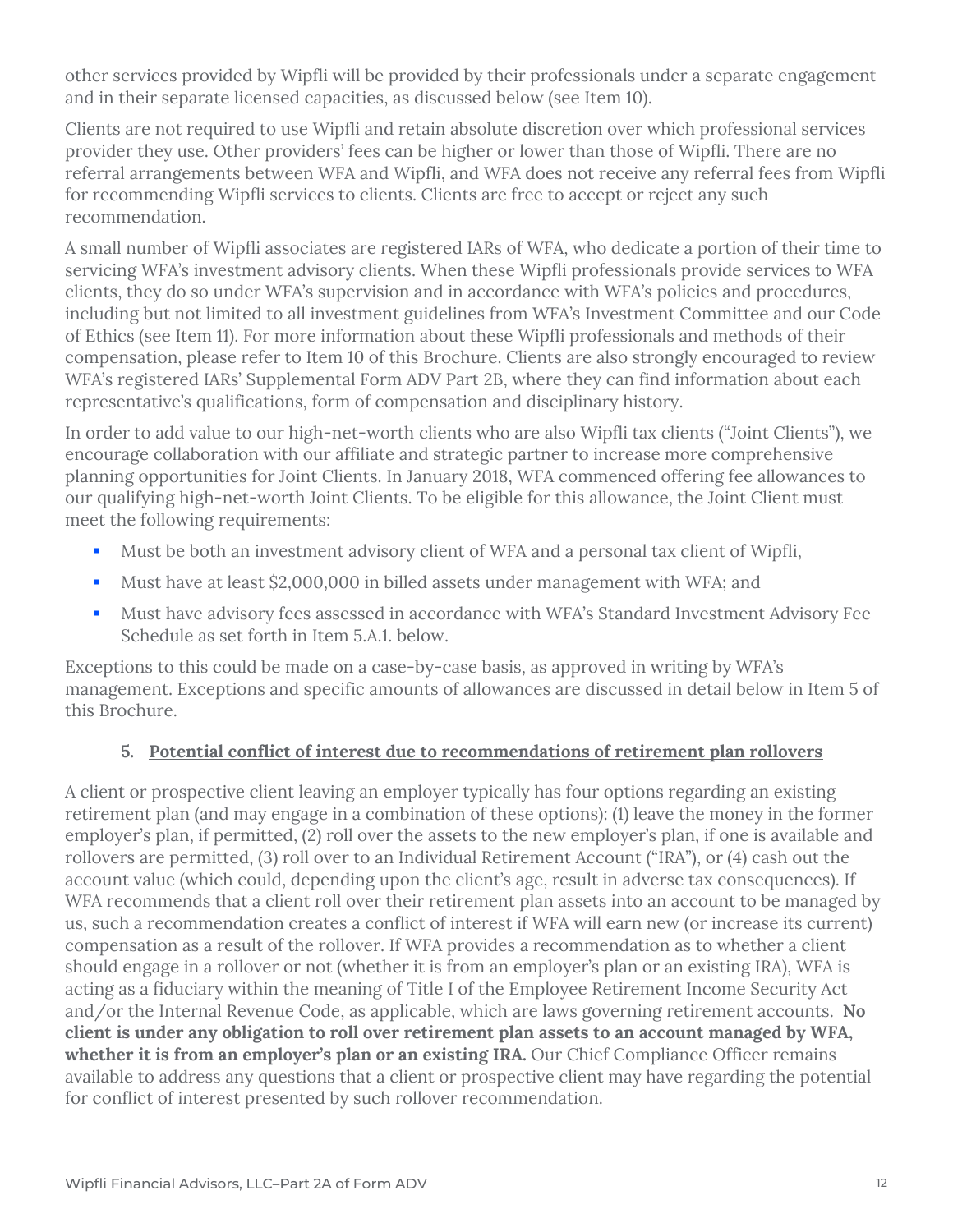#### **ADDITIONAL OBLIGATIONS AND DISCLOSURES REGARDING OUR SERVICES**

#### **1. Client obligations and responsibilities**

We offer our clients a selection of services; clients who engage us for one of the services we provide are under no obligation to engage us for any of the other services.

We are not required to verify any information we receive from the client or from the client's other professionals, and the Investment Advisory Agreement expressly authorizes us to rely on information provided to us from the client and their attorney, accountant or other professionals.

It remains the client's responsibility to promptly notify us if there is ever any change to their financial situation or investment objectives so that our recommendations continue to be appropriate for their needs.

From time to time and if the client so chooses  $-$  in the course of working on the implementation part of the client's financial plan — our IARs introduce clients to unaffiliated third-party broker-dealers or insurance agencies to help clients with insurance solutions, including life insurance, disability and long-term care insurance. Our IARs would make such introductions only when they believe it is in the client's best interest to seek insurance coverage. Clients are under no obligation to buy insurance products from these third parties and are free to seek similar products from other providers or disregard WFA's recommendations altogether. **Neither WFA nor any of its affiliates or employees receive any cash or non-cash compensation or revenue for recommending these providers**. If the client chooses to engage these providers to purchase insurance products, the client will enter into a separate agreement with the provider and/or insurance company and will bear all fees, premiums and/or costs involved. WFA does not supervise these providers and does not control or influence costs and fees associated with purchasing insurance.

## **2. Courtesy (non-managed) accounts**

As a matter of accommodation and convenience to existing WFA clients who have other managed assets with us, we allow clients to establish courtesy accounts ("Courtesy Accounts") at Schwab or TD Ameritrade. Such Courtesy Accounts can only be established after the client signs a Courtesy Account Agreement. WFA does not assume the responsibility to monitor, trade or report on these accounts, or any securities that they may hold. Clients are strongly encouraged to effectuate their own trading in these Courtesy Accounts. WFA makes the best effort to accommodate non-solicited trade requests from clients, but only upon clients' explicit written instructions, and only after review and approval by a member of WFA's management team. WFA cannot guarantee timely execution of any such trades and reserves the right to reject any trade. Clients who wish to establish a Courtesy Account should review the Courtesy Account Agreement carefully prior to signing it. WFA will not charge any fees on Courtesy Accounts. Courtesy Accounts are not available to Avid clients.

## **3. Wrap fee program**

We do not participate in a wrap fee program.

## **4. Assets under management**

As of May 31, 2021, WFA had a total of \$4,979,403,438 in assets under management ("AUM"): \$3,981,243,014 on a discretionary basis, and \$998,160,424 on a nondiscretionary basis.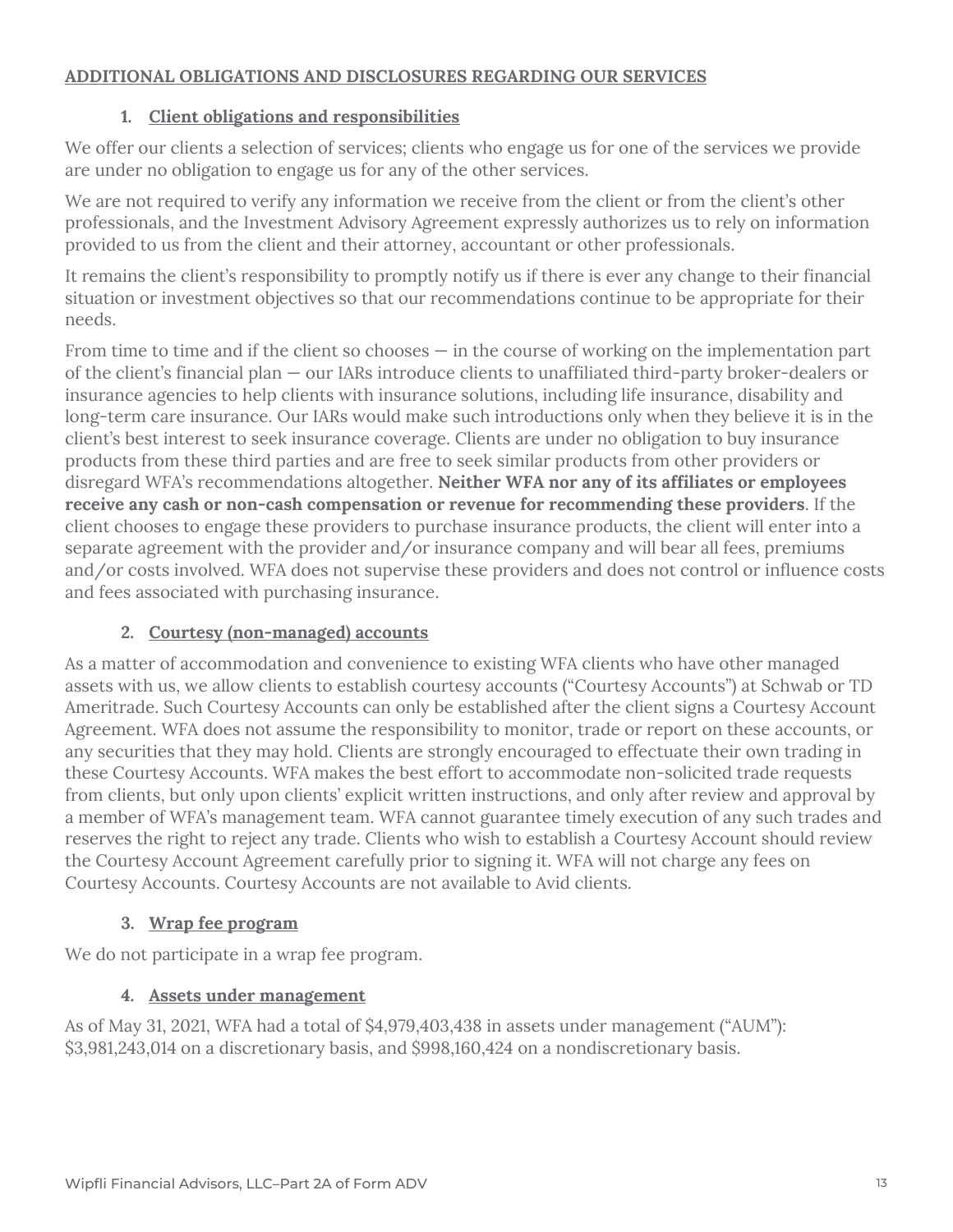## Item 5: Fees and compensation

#### **A. INVESTMENT ADVISORY SERVICES**

Our fees for all three of our investment advisory service lines (i.e., standard investment advisory services, Avid and RPS) are set forth below. In each instance, our annual fees for investment advisory services are paid quarterly in advance, based upon the market value of the AUM on the last business day of the previous quarter. The initial quarterly fee is based on the client account's funding date(s) or the date(s) assets are transferred. Generally, as further set forth in our Investment Advisory Agreement, clients can elect to have WFA's advisory fees deducted directly from their custodial accounts. The custodial agreement signed by the client typically authorizes the custodian to debit the account for the amount of our fees and to directly remit the fees to us in accordance with the procedures specified in their custodial agreement. In those circumstances in which the client has requested to be billed directly, payment is due upon receipt of our invoice.

Once effective, WFA's Investment Advisory Agreement continues in effect until terminated by either WFA or the client through a written notice. After termination, we will provide a prorated refund on any unearned portion of the advisory fee that was paid in advance, in accordance with the terms of the Investment Advisory Agreement. Any refund due will be paid within five weeks of notice of termination.

#### **1. Standard investment advisory services**

Our annual fee for standard investment advisory services is tiered, based upon a percentage (%) of the market value of the AUM, including any margin balance in securities, as follows:

| <b>ASSET BREAKPOINTS<sup>2</sup></b> | <b>ANNUAL FEE</b> |
|--------------------------------------|-------------------|
|                                      |                   |
| First \$2,000,000                    | 1.00%             |
| Next \$3,000,000                     | 0.85%             |
| Next \$5,000,000                     | 0.40%             |
| Above \$10,000,000                   | 0.30%             |

There is a minimum quarterly fee of \$1,250, or 75 basis points (0.75%) of the assets — whichever is less. Clients can negotiate discounts from the above quoted fees. Any fee discounts must be approved by a member of our senior management (typically the chief financial officer) and documented. The fees above are for standard investment advisory services, which includes financial planning services, as

<span id="page-13-0"></span><sup>&</sup>lt;sup>2</sup> As mentioned in Item 4, for purposes of calculating fee breakpoints, the majority of the time, WFA aggregates a client's assets with assets of his/her/their lineal family members (defined as grandparents; parents, including domestic partners; and children, who may live in different residences), who also are WFA clients. However, there are times when a WFA regional advisory team will, in their sole discretion, elect to not aggregate certain client accounts (which occurs typically when such accounts require additional client servicing). Moreover, clients in different service offerings, who otherwise would be eligible for aggregation, will not be aggregated. Consequently, similarly situated clients will be treated dissimilarly and will not be able to achieve an asset breakpoint that they would have been entitled to if such aggregation occurred.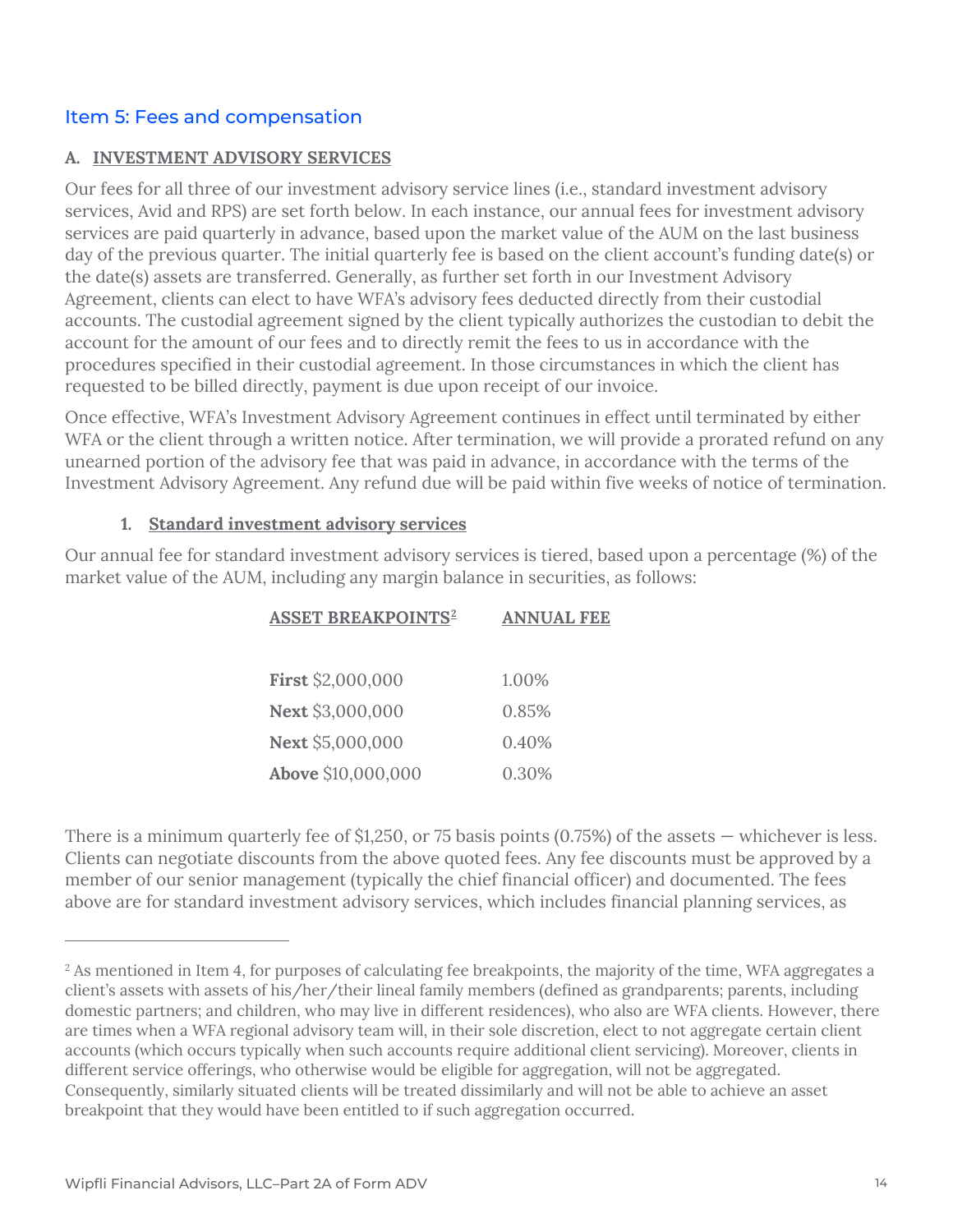detailed in each applicable Investment Advisory Agreement. If a client requires specific consulting services, those services require a separate agreement and typically incur a separate fee; however, WFA can, in its sole discretion, waive any additional fees for these services.

As described in Item 4 of this Brochure, certain Joint Clients of WFA and Wipfli who meet the criteria specified are offered certain fee allowances. This means that the fee allowance achieved is the dollar amount which WFA will reimburse Wipfli for preparation of clients' taxes or other related tax services. Effective March 2018, the amounts of these allowances are set forth as follows:

- $\approx$  \$2,000,000 to \$3,499,999 of billed AUM  $-$  fee allowance of \$750
- $\bullet$  \$3,500,000 to \$4,999,999 of billed AUM fee allowance of \$1,250
- $\dot{S}$  \$5,000,000 to \$9,999,999 of billed AUM fee allowance of \$1,750
- $\bullet$  \$10,000,000+ of billed AUM  $-$  a negotiable fee allowance of at least \$2,000, not to exceed \$5,000

Clients need to be aware that buying investments using margin increases the amount of fees paid to WFA. In addition, a client with a margin account is charged margin interest by the custodian on the margin debit balance in the client's account. Please refer to Items 4 and 8 for additional information.

**Please note:** WFA believes that it is important for the client to address financial planning issues on an ongoing basis. WFA's above advisory fee will remain the same regardless of whether or not the client determines to address financial planning issues with WFA. **Please also note:** In the event that the client is subject to the annual minimum fee, the client will pay a higher percentage fee than that set forth in the above fee schedule.

## a. **Independent sub-advisors and private investment funds**

As described in Item 4, WFA maintains a sub-advisory relationship with most of the independent subadvisors it currently recommends to clients. Annual fees charged by sub-advisors vary, but generally range from 0.175% to 0.37% of the amount of assets under management (minimum fees may apply). These fees are in addition to WFA's advisory fee and are typically debited directly by the sub-advisor from the client's account. WFA will provide to the client a detailed fee schedule of each recommended sub-advisor prior to allocating any portion of the client's portfolio to the manager(s).

The fees assessed by private funds will be outlined in the offering documents provided by the fund.

**Please note:** As discussed in Item 4 above, assets invested in the private fund(s) are included in the calculation of WFA's investment advisory fees. WFA calculates and assesses these fees quarterly using the fund's most recent value provided by the fund sponsor or manager. Annually, the fund sponsor provides the funds' audited financial statements, which include each fund's audit value. Annually, we reconcile our billing for each private fund with the quarterly fund reports and the audited value. If the fund's billed value(s) was higher than the subsequent quarterly report value, thus resulting in a higher quarterly fee to the client, we will make a refund to the client if the total of WFA advisory fee relative to the client's fund assets for the preceding four billing quarters exceeds \$100. In the event that WFA's advisory fee relative to the client's fund assets for the preceding four billing quarters would have been higher based upon the fund's subsequent audit value, no increased advisory fee shall be payable to WFA.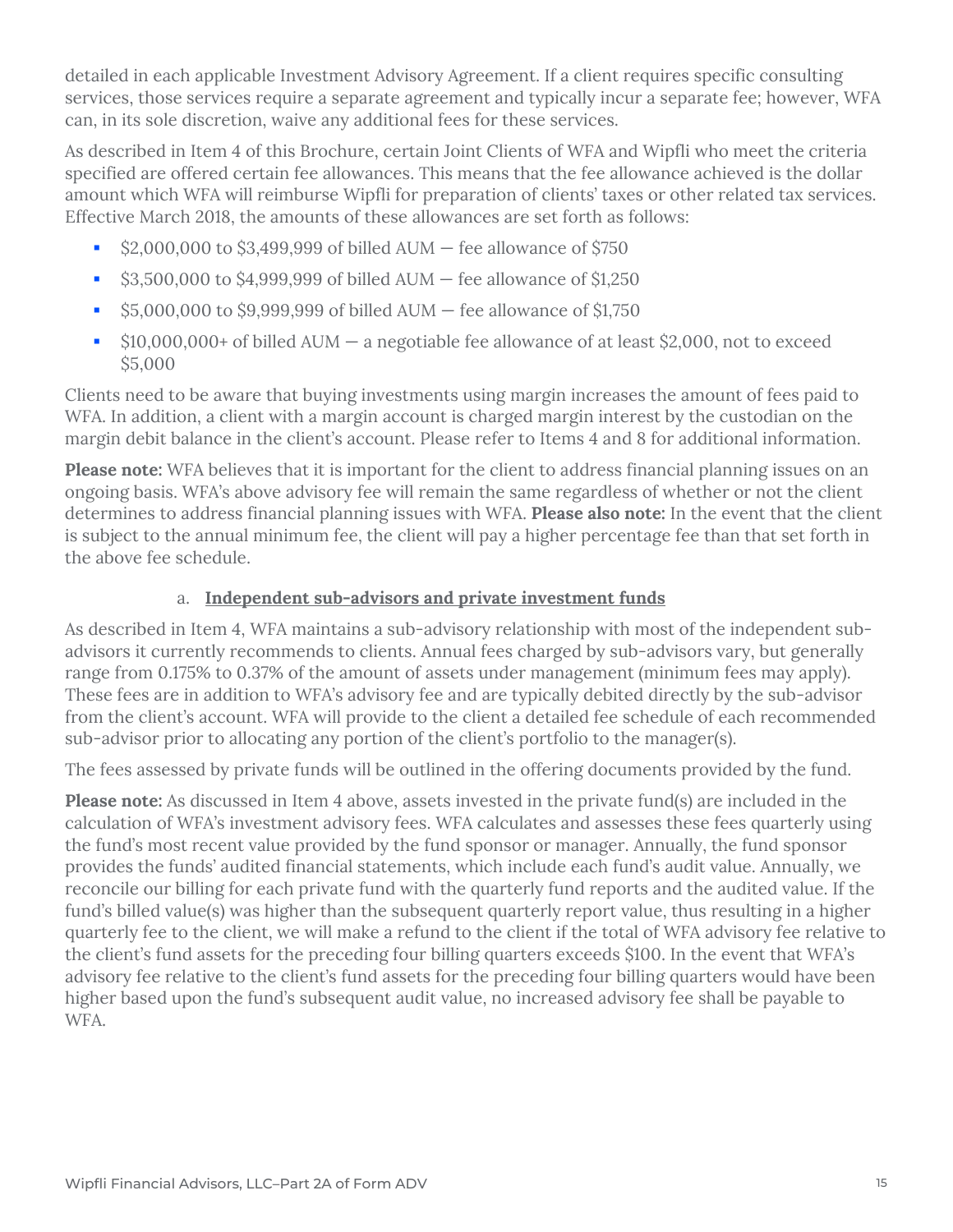## **2. Avid investor services**

For Avid, the investment advisory fee is an annualized **flat fee of 0.90%** that is paid quarterly in advance based upon the market value of the AUM on the last business day of the previous quarter.

There are no minimum fees or minimum account size for Avid.

## **3. Retirement plan services (RPS)**

The annual fee for RPS, regardless of whether we are engaged as an ERISA 3(38) fiduciary or a 3(21) fiduciary, is tiered and based on a percentage (%) of the market value of the assets of the Plan under management, as follows:

| <b>ASSET BREAKPOINTS</b> | <b>ANNUAL FEE</b> |
|--------------------------|-------------------|
| First \$500,000          | 0.75%             |
| Next \$1,500,000         | 0.50%             |
| Next \$3,000,000         | 0.40%             |
| Next \$5,000,000         | 0.25%             |
| Next \$5,000,000         | 0.20%             |
| Above \$15,000,000       | 0.10%             |

There are no minimum fees or minimum account size for RPS. Clients can negotiate discounts from the above quoted fees. Any fee discounts must be approved by a member of our senior management (typically the chief financial officer) and documented.

## **B. OTHER SERVICES**

## **1. Financial planning and consulting services**

As mentioned in Item 4 of this Brochure, new clients and existing Avid clients can engage WFA to perform standalone Financial Planning Services. These Financial Planning Services include retirement accumulation and/or distribution planning, cash flow planning, net worth and debt management, and risk management considerations. The standard fee for these services is \$2,500 for the first year and \$1,800 per year for all subsequent years. Should the client's circumstances require a customized level of financial planning, the scope of the services and the standard fee will be adjusted at WFA's discretion and agreed upon in advance with the client.

Clients can choose either a one-time or ongoing financial planning engagement with the following payment options available for the first year of services:

- \$700 paid up front, upon entering into a Financial Planning Agreement, and \$1,800 paid upon delivery of the financial planning recommendations, for the total of \$2,500 for the first year;
- **S700 paid up front followed by 12 monthly payments of \$150 each, for the total of \$2,500 for the** first year.

With either option, WFA regional advisory teams can, at their discretion, adjust the amount of upfront payment, up or down, based on the discussion with the client. Clients should note that ongoing services typically require a 12-month commitment by the client.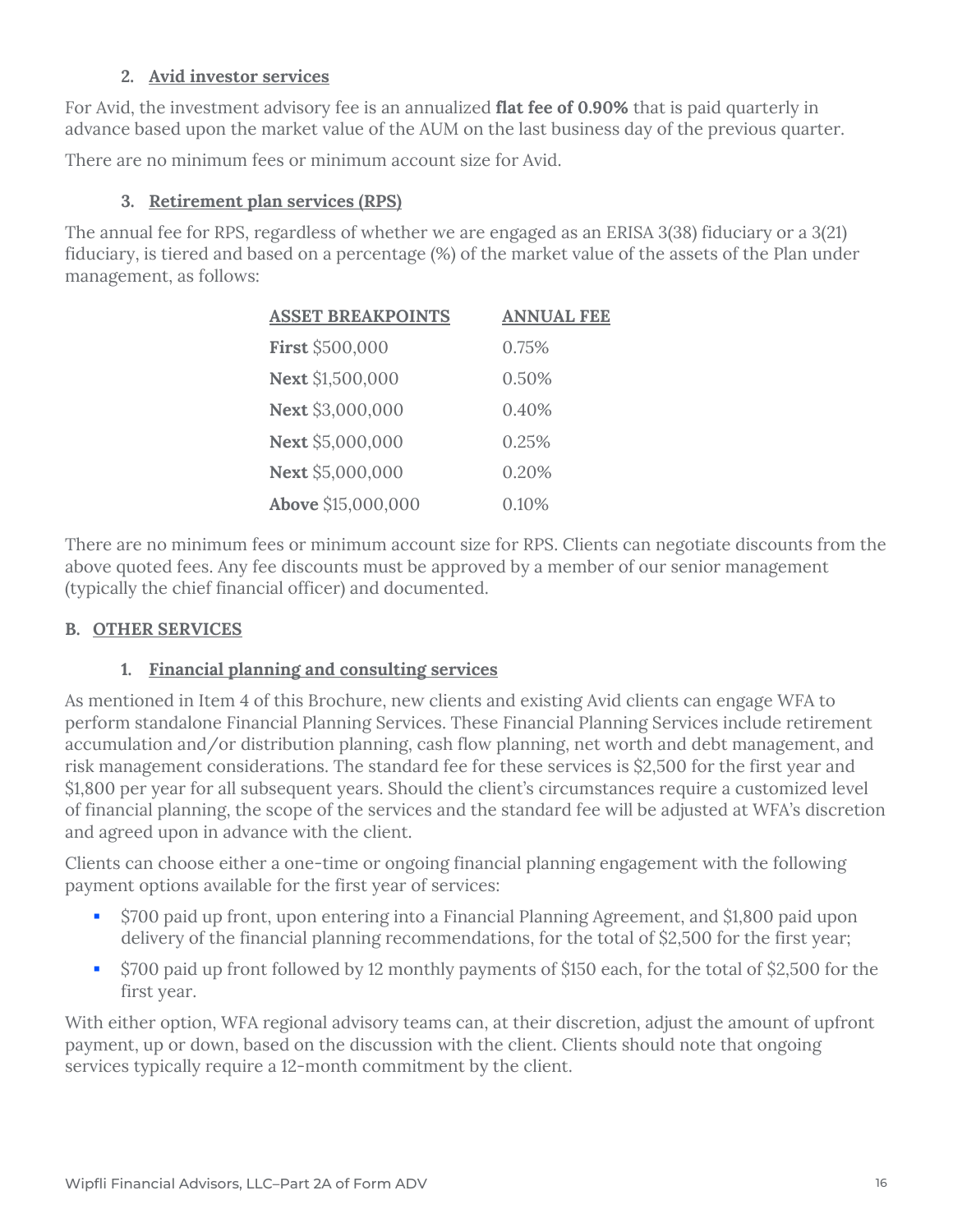Clients who choose to continue ongoing financial planning services after the first year will be billed \$150 per month for a total of \$1,800 per year for each subsequent year of services.

All payments, both for one-time and ongoing planning services, are invoiced and processed through a third-party nonaffiliated service, AdvicePay. Clients will be asked to set up their bank account at AdvicePay to enable ACH payments. While AdvicePay allows firms like WFA to receive payments directly from the client's bank account, it does not give WFA access to the bank account itself, nor to any of the client's bank account information. WFA is not able to initiate any additional payments via AdvicePay. Clients are not required to use AdvicePay and can elect to pay the full fees up front by check.

If, at any point during the planning process, the client decides to engage WFA for standard investment advisory services, WFA would end the monthly billing immediately and not assess any additional fees. No refund of any of the previous monthly billing costs will be made; however  $-$  at the discretion of the regional WFA office — financial planning fees already paid by the client could be applied as a credit towards the client's investment advisory fees.

## **2. Fees for recommendations on clients' held-away assets**

The fee for this service is an annual fee of 0.65% based on the value of the assets assessed as reported by the responsible party (e.g., third-party administrator or custodian) at quarter end, and is debited quarterly in advance — as described in Item 4 of this Brochure. This fee, which is separate and distinct and not in conjunction with any other fee assessed by WFA, is reflected in transaction history reports that are available on client portals. Generally, clients may select to either authorize WFA, in writing, to debit this fee from the client's managed nonqualified account held at a qualified custodian or to pay for this service by check. Assets in Held-Away Accounts will not be aggregated with the client's AUM for Investment Advisory Service fee calculation purposes as described above in Items 4 and 5 of this Brochure.

## **3. Fees for other services**

Fees for other related services range widely and depend on the complexity and scope of the services to be rendered. Fees will be negotiated in advance and documented as an Addendum to the client's Investment Advisory Agreement, to be agreed to in writing by both WFA and the client.

## **C. OTHER FEES**

Below is a description of some, but possibly not all, of the fees clients are expected to pay to third parties, in addition to our fees but in relation to the services we perform.

## **1. Custodial fees**

We generally recommend that either Schwab or TD Ameritrade serve as the custodian for our clients' advisory assets. To our RPS clients who use Wipfli LLP as their plan's TPA, as described in Item 4 of this Brochure, Wipfli and WFA will jointly recommend Mid-Atlantic Trust Company and its affiliated broker-dealer (jointly "MATC") as the custodian of the plan's assets and the trading platform to trade mutual funds that are part of the plan's portfolio(s). Fees charged by the custodian are separate from and in addition to the fees that clients pay to us.

**Asset-based pricing vs. transaction-based pricing arrangements and limitations.** There are two different arrangements for custodial fees at both Schwab and TD Ameritrade: asset-based pricing ("ABP") and transaction-based pricing ("TBP"). Under an ABP arrangement, the amount of custodial fees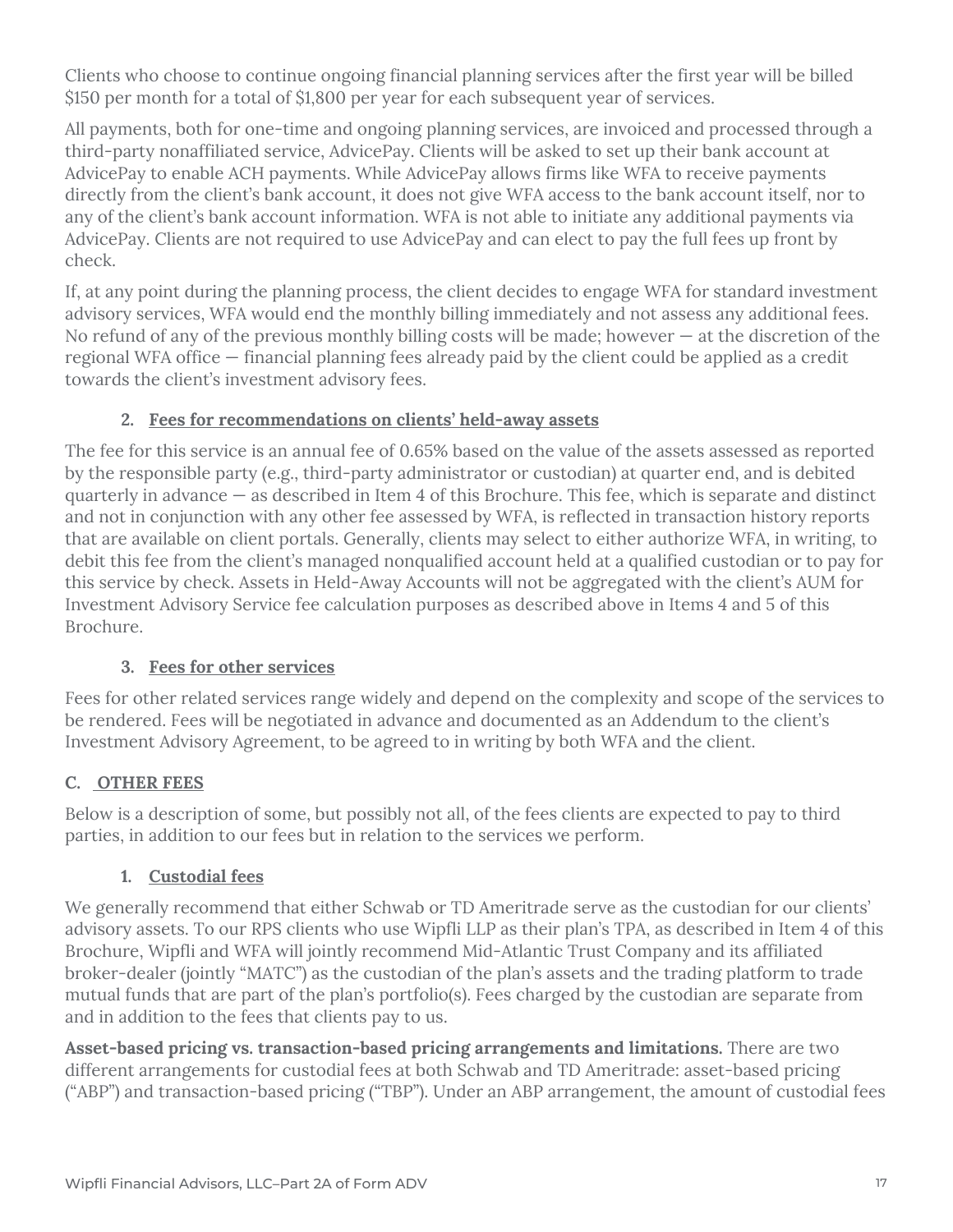that a client will pay is based upon a percentage (%) of the market value of the account. This differs from TBP, which assesses a separate commission/transaction fee against the account for each account transaction. Our investment decisions for your accounts are driven by security selection and anticipated market conditions and not the amount of transaction fees payable by you to the account custodian.

Under either the ABP or TBP scenario, the fees charged by the respective custodian are separate from, and in addition to, the advisory fee payable by the client to WFA as described above. WFA does not receive any portion of these fees payable by you to the account custodian. We continue to believe that certain of our clients can benefit from an ABP arrangement. No client is under any obligation to enter into an ABP arrangement, and, if you do, you can request at any time to switch from ABP to TBP; however, there can be no assurance that the volume of transactions will be consistent from year-toyear given changes in market events and security selection. Thus, given the variances in trading volume, any decision by you to switch from ABP to TBP could prove to be economically disadvantageous.

Regardless of ABP vs. TBP arrangement, these fees are set forth and charged by the account custodian (Schwab or TD Ameritrade) and are subject to change. While WFA negotiates these fees from time to time with our custodians to benefit our clients, there is no guarantee that we will be able to negotiate any specific fees or fee ranges. Schwab and TD Ameritrade's custodial fees can be higher or lower than those charged by other custodians.

For clients using other custodians, fees will vary according to the custodian selected. Specifically, for our RPS clients who use MATC, custodial fees will be disclosed by the plan's TPA and agreed upon in advance by the client. For further information on our custody/brokerage practices, see Item 12.

## **2. Mutual fund and ETF fees**

Mutual fund and ETFs charge internal-management fees in addition to and separate from the advisory fee we charge. All mutual funds and ETFs have an internal expense ratio, which is the annual percentage of the funds' assets that the fund managers (not WFA or the account custodian) charge to manage the funds. In some mutual funds, that expense ratio often includes separately disclosed "12b-1 fees," which are annual marketing or distribution fees that the fund pays to advisors or brokers who recommend the funds to clients. WFA does not receive 12b-1 fees because, when selecting funds for our model portfolios, we focus on funds that do not pay those fees, funds with low expense ratios and "no-load" mutual funds. Under no circumstances does WFA receive any cash compensation from any mutual fund or ETF company. Moreover, whenever possible and appropriate, WFA will select institutional share classes<sup>[3](#page-17-0)</sup> of those mutual funds that we recommend to clients.

Mutual fund and ETF fees are disclosed in fund prospectuses which clients shall receive from the account custodian. WFA encourages clients to review these prospectuses and speak with your WFA regional advisory team should you have any questions about a fund's fees or have any other concerns.

## **D. Please note: Use of DFA and Avantis mutual funds**

WFA utilizes mutual funds issued by various fund companies, including companies whose mutual funds are only available to the investing public through registered investment advisory firms under certain

<span id="page-17-0"></span><sup>3</sup> Institutional shares do not charge any loads and tend to have significantly lower expense ratios.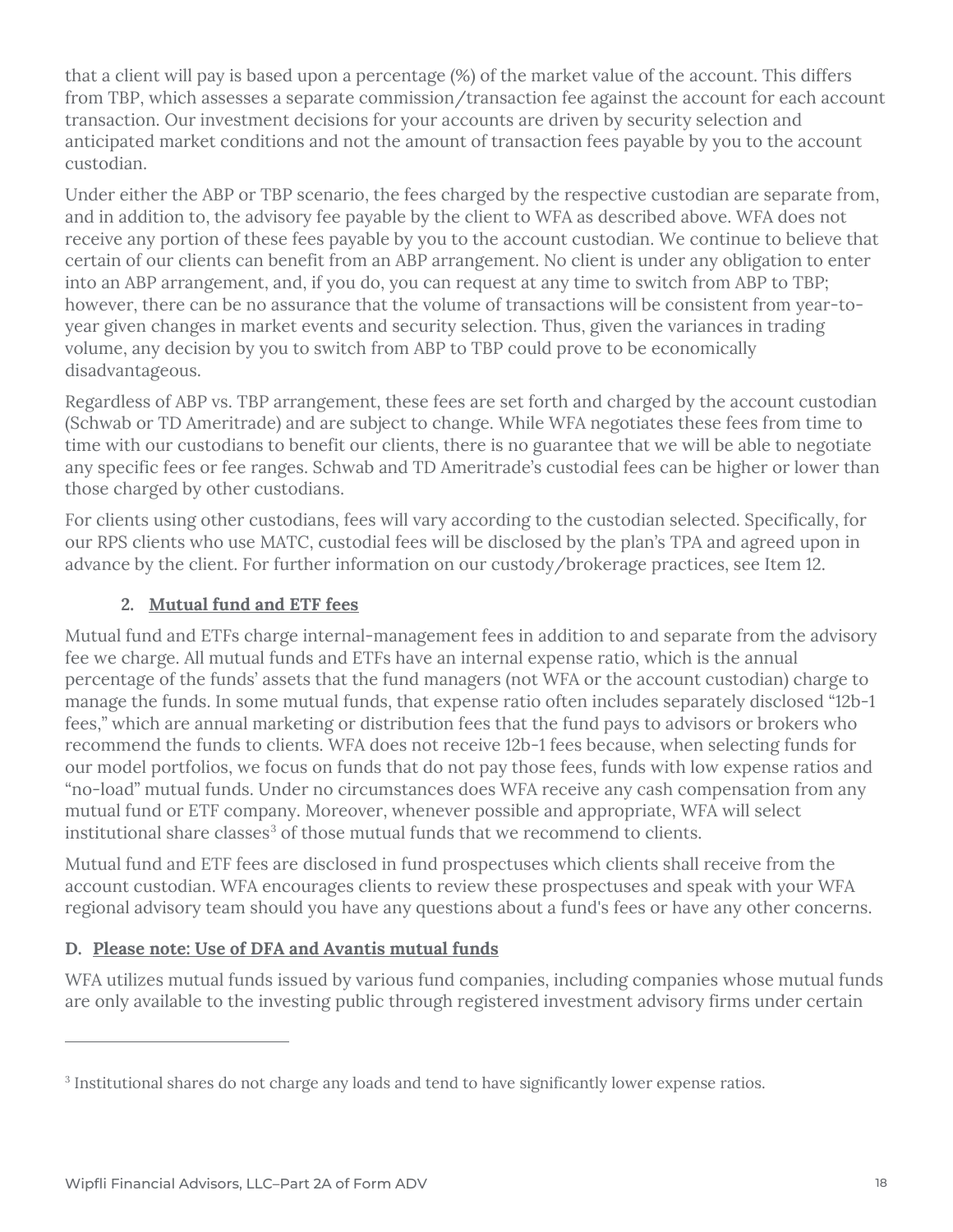conditions, which can put restrictions on additional fund purchases and/or asset transfers to another custodian should WFA's services be terminated by the client or WFA. Among multiple fund companies that we currently use, there are two that can be potentially subject to such restrictions: Dimensional Fund Advisors ("DFA") and American Century Investments, also known as "Avantis". DFA mutual funds can only be purchased through firms that have been approved by DFA, and Avantis mutual funds can only be purchased through firms that qualify as "institutional investors" by the accounts' custodian. Consequently, if WFA's services are terminated (whether by the client or WFA), the client could face restrictions regarding additional purchases of DFA or Avantis funds or, in some cases, certain custodians may not be able to receive DFA and/or Avantis funds as part of the transfer of assets from Schwab or TD Ameritrade. Generally speaking, clients who consider terminating WFA services, whether to transfer their accounts to another advisor or switch their accounts to retail accounts at the same custodian, are strongly encouraged to review their DFA and Avantis holdings with their new advisor and/or custodian to determine whether any such restrictions on additional purchases or asset transfers may apply. Please remember that there may be tax implications should the new advisor or custodian require that DFA and/or Avantis mutual funds be liquidated.

#### **FEE CONFLICTS**

#### **1. Additional disclosure regarding employee accounts**

As an added benefit that is available only to WFA's employees, principals and immediate members of their families — which include spouses and children under age 21 (collectively, "Employees") — WFA will allow Employees to open accounts for their own benefit at Schwab and invest the assets in these accounts into one of WFA's model portfolios. This benefit is provided to Employees at no cost, but Employees bear all costs associated with trading and holding the mutual funds and/or ETFs in the accounts. Employees will generally not receive any additional services from WFA — such as financial planning, preparation of an IPS or personalized investment advice — and WFA's involvement in the accounts is limited to rebalancing the accounts according to WFA's Investment Committee's recommendation and tax-loss harvesting. Employees are not permitted to place their own trades in these accounts.

#### **2. Additional disclosure regarding accounts of Wipfli LLP associates**

WFA offers additional fee discounts off our regular Standard Investment Advisory fees to partners and employees of our affiliate and majority owner, Wipfli LLP ("Wipfli Employees"), as well as their family members. Wipfli Employees, their spouses and their children under age 21 are eligible to receive 25% off our regular fees for these services; other relatives of Wipfli Employees are eligible to receive 15% off.

## Item 6: Performance-based fees and side-by-side management

Neither WFA, nor any of our supervised persons, accepts performance-based fees. We do not engage in side-by-side management.

## Item 7: Types of clients

Our clients include individuals, couples, families, business entities, pension and profit-sharing plans, trusts, estates and charitable organizations located throughout the United States. Our minimum annual fee for standard investment advisory services is generally \$5,000, regardless of the value of the assets. However, our Avid investor services offering does not have any minimum annual fee or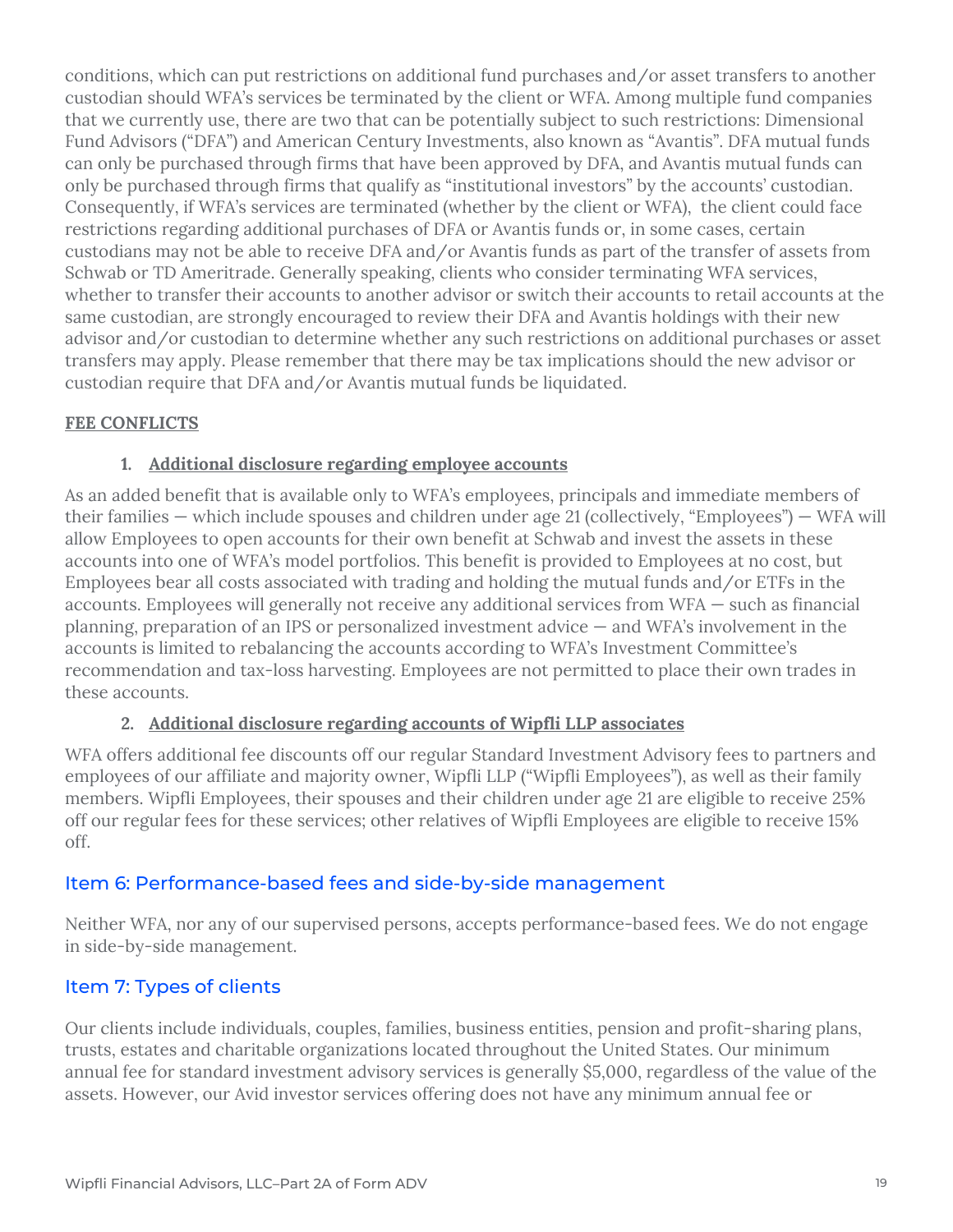minimum asset level, and retirement plan services have no minimum fees. Fees for other services are set forth in Item 5 above.

As indicated above, WFA, in its sole discretion, may waive or modify its minimum fee or asset level, charge a lesser investment advisory fee, charge a flat fee or waive its fee entirely based upon certain criteria (e.g., anticipated future earning capacity, anticipated future additional assets, dollar amount of assets to be managed, related accounts, account composition, complexity of the engagement, grandfathered fee schedules, accounts of employees and their family members, accounts of employees of an affiliate, courtesy accounts, non-profit engagements, tribal engagements, competition, negotiations with client, etc.). **Please note**: As a result of the above, similarly situated clients could pay different fees. In addition, similar advisory services may be available from other investment advisors for similar or lower fees. **Please also note**: If a client is subject to a minimum fee referenced in Item 5 above; the client will pay a higher percentage fee than the annual percentage fee referenced in fee schedules in Item 5 above.

## Item 8: Methods of analysis, investment strategies and risk of loss

## **A. BASIC STRATEGY**

The foundation of our investment philosophy is to be highly disciplined, mitigate risks through asset class diversification and invest for the long term. Our Investment Committee (the "IC") incorporates research and due diligence into our approach to asset allocation, fund recommendations and portfolio monitoring. The IC operates under the leadership of our chief investment officer ("CIO"); in addition to the CIO, the IC is comprised of one of WFA's principals and two independent contractors carefully selected by senior management and the CIO. These independent IC members are seasoned investment professionals with decades of experience and background that includes academia and institutional and private practice. Detailed information about each member of the IC, including their professional background, qualifications and disciplinary history, can be found in their respective Brochure Supplement as described in Item 2 of this Brochure. The IC develops model portfolios based on Modern Portfolio Theory ("MPT"). The primary focus of MPT is to make investment decisions based on stated objectives and risk, evaluate investment performance at the portfolio level, eliminate risks attributable to specific securities through broad diversification and hold assets that are not highly correlated. MPT tells us that a portfolio can be constructed by combining asset classes in an optimal way so as to produce the highest return for a stated level of risk.

Regardless of the amount a specific client has to invest, we help the client to determine an appropriate asset allocation, given their objectives and risk tolerance. We then implement that allocation in a diversified portfolio. Depending on the size of the client's investment portfolio, among other factors, we will use ETFs, mutual funds, TPAMs, private investment funds and other investment vehicles, if appropriate. Interim fluctuations in market value and rates of return may be experienced in order to achieve long-term objectives. We employ no tactical or market-timing elements within our overall strategy. However, individual funds and managers that we recommend, or those used by the client, may employ different strategies with different associated risks at times. To the extent that outside managers are used, WFA strongly encourages clients to review their Form ADV, offering documents and other disclosure materials prior to investing.

## **B. INVESTMENT STRATEGY RELATIONSHIP**

To augment our base of financial- and investment-related information, and for the purposes of additional sophisticated analysis, WFA has engaged Fiducient Advisors LLC ("Fiducient"). Fiducient is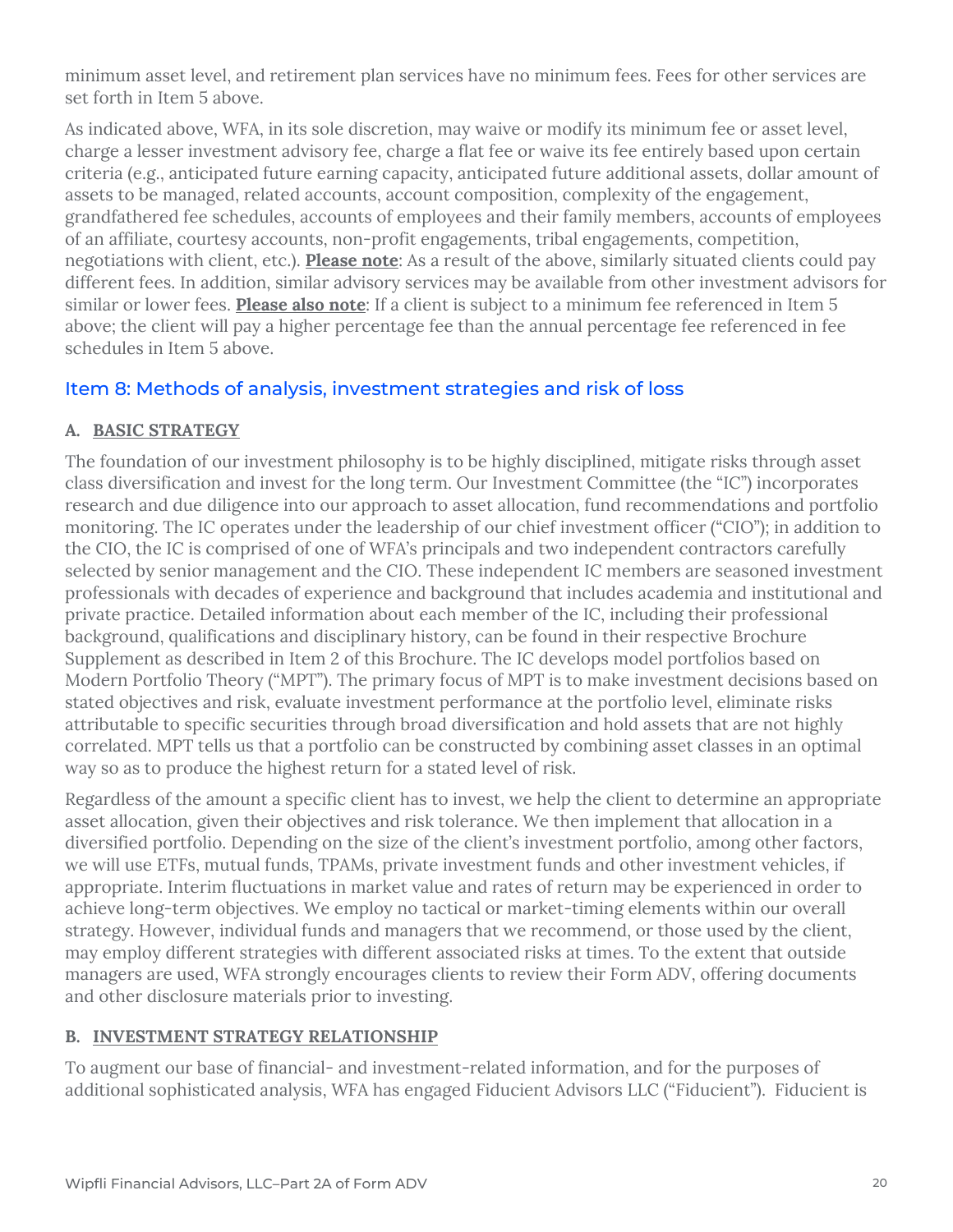among the largest investment consulting firms in the country and provides research, education, decision-making support and advice to a broad array of institutional investors and ultra-high-networth clients. Through our relationship with Fiducient, we have access to their breadth of resources, including:

- Capital market projections related to risk, return and correlations of asset classes,
- **Asset allocation software.**
- Recommended investment management organizations and products (in the form of ETF, mutual fund, separate account vehicles and private market investment funds), based on in-depth qualitative and quantitative due diligence (some of these money managers provide their services to Fiducient clients at reduced minimums and/or discounted fees), and
- Research on various investment topics.

## **C. CAPITAL MARKET EXPECTATIONS**

In developing appropriate asset allocations for clients, we perform asset allocation analyses based on long-term, forward-looking capital market expectations and correlations among the various asset classes. These expectations are imprecise by nature; it is not possible to predict future performance. There can be no assurance that future returns will approximate the long-term rates of return experienced for each asset class, that future performance of an asset mix will fall within the simulated range of returns or that any modeled return will be achieved.

## **D. REBALANCING AND TAX-LOSS HARVESTING**

Based upon the client's prior written agreement to do so, we have, without further approval, the authorization to rebalance the client's portfolio and/or perform tax-loss harvesting in accordance with the client's approved asset allocation.

Over time, the value of different asset and sub-asset classes of a client's portfolio can rise or fall so that their percentages fall outside the asset allocation range defined in the client's IPS. We periodically review client accounts to determine if rebalancing is advisable and, if so, reallocate the account in accordance with the client-approved strategic asset allocations. Cash inflows/outflows are deployed in a manner consistent with a client's strategic asset allocation.

Tax-loss harvesting is the process of selling selected securities at a loss to help offset capital-gains tax liabilities. To take advantage of such tax losses, our Investment Advisory Agreements state that we may, without further client approval, sell investments and replace those investments with other investments within the same asset class. In general, after the required time lapse, we will return the client's investments back to the original investments if it is advisable from a tax perspective.

As mentioned in Item 4 of this Brochure, there are limitations to our tax-loss harvesting abilities when clients elect to use ESG or SRI models due to a relatively limited number of mutual funds that align with the investment approach and meet the criteria. Clients in ESG or SRI models would need to accept that temporary replacement securities will not meet the criteria. Tax-loss harvesting is not available to Avid clients who elect to invest into an ESG model. Clients are strongly encouraged to discuss these limitations with their WFA IAR prior to making a decision to invest into any of these models.

As appropriate, tax-loss harvesting also occurs in a portfolio managed by one or more sub-advisors under the TSI™ program, as described in detail in Item 4 of this Brochure.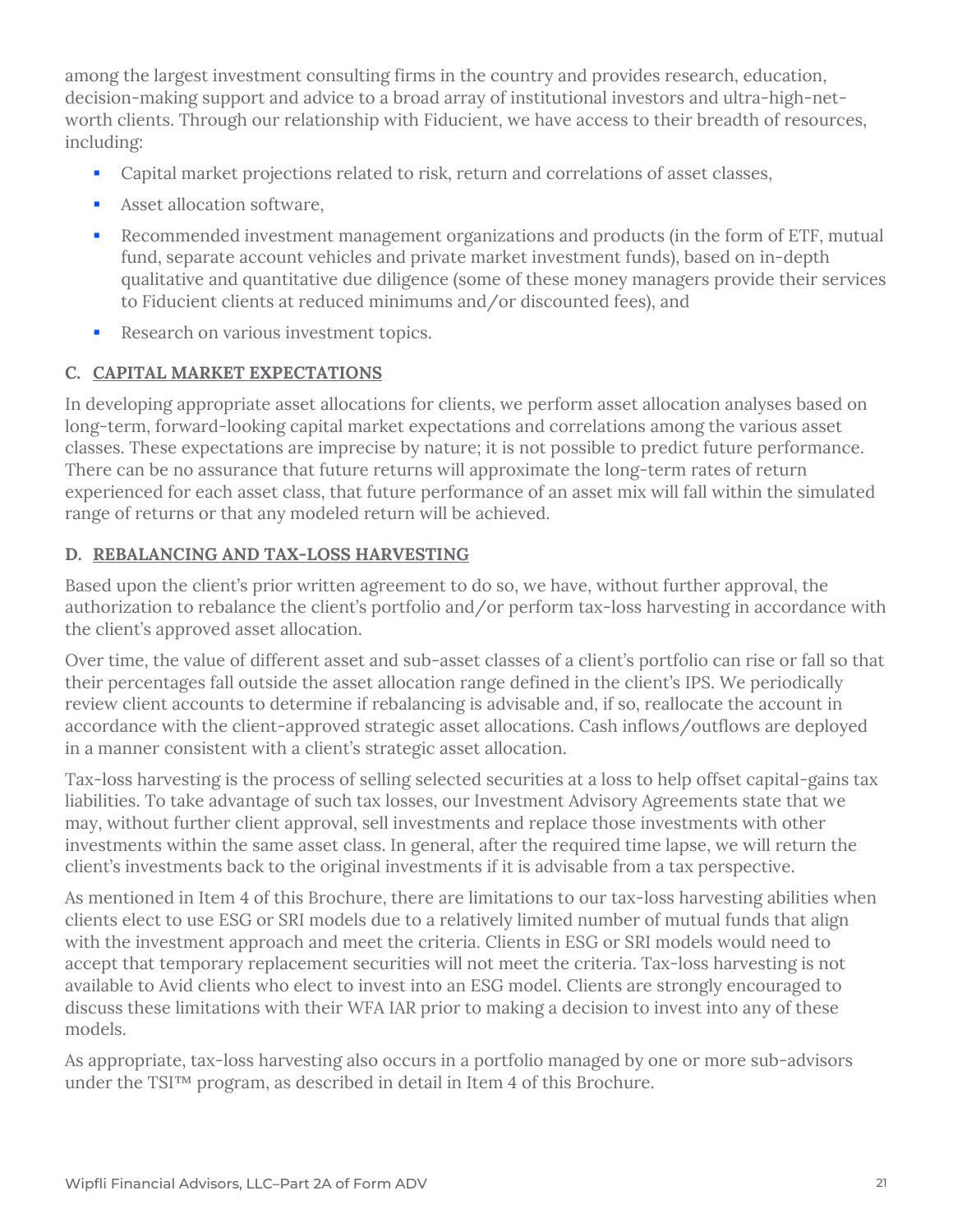#### **E. INVESTMENT RISK**

The following is an outline of the main risks pertaining to the asset classes utilized by WFA:

- **Market risk:** The price of a security can drop in reaction to tangible and intangible events and conditions. This type of risk is caused by external factors independent of a security's particular underlying circumstances.
- **Equity risk:** Historically, the equity markets have moved in cycles, and the value of equity securities can fluctuate significantly from day to day. Individual companies may report poor results or be negatively affected by industry and/or economic trends and developments. The prices of securities issued by such companies can suffer a decline in response. These factors contribute to price volatility.
- **Business risk:** This risk is associated with a particular industry or a particular company within an industry. For example, oil-drilling companies depend on finding oil and then refining it  $-$  a lengthy process — before they can generate a profit. They carry a higher risk of profitability than an electric company, which generates its income from a steady stream of customers who buy electricity no matter what the economic environment is like.
- **Foreign risk:** Investments in foreign securities pose special risks including currency fluctuation and political risks — and such investments can be more volatile than that of a United States-only investment. The risks are generally greater for investments in emerging markets.
- **Currency risk:** Foreign investments are subject to fluctuations in the value of the dollar against the currency of the investment's originating country. This is also referred to as "exchange rate risk."
- **Political and legislative risk:** Companies face a complex set of laws and circumstances in each country in which they operate. The political and legal environment can change rapidly and without warning, bringing significant impact, especially for companies operating outside of the United States or those companies who conduct a substantial amount of their business outside of the United States.
- **Pandemic risk**: Disease outbreaks (epidemics and pandemics) that affect local and/or global economies can materially and adversely impact investment funds, managers, clients' portfolios and/or our business. For example, uncertainties regarding the novel coronavirus (COVID-19) outbreak have resulted in serious economic disruptions across the globe. These types of outbreaks can be expected to cause severe decreases in core business activities such as manufacturing, purchasing, tourism and workplace participation, among others. These disruptions lead to instability in the marketplace, including stock market losses and overall volatility, which was, for example, observed globally during parts of year 2020 in connection with COVID-19. In the face of such instability, governments may take extreme and unpredictable measures to combat the spread of disease and mitigate the resulting market disruptions and losses. WFA has a business continuity plan ("BCP") reasonably designed to ensure that we maintain normal business operations and continue to provide services to our clients. We periodically test our BCP, and we invest significant funds and resources into technology to ensure the continuity of our business operations. However, in the event of a pandemic or another disease outbreak, there can be no assurance that WFA and/or any mutual fund or ETF company, or any manager or service provider that we use, will be able to maintain normal business operations for an extended period of time or will not lose the services of key personnel on a temporary or long-term basis due to illness or other reasons. The full impacts of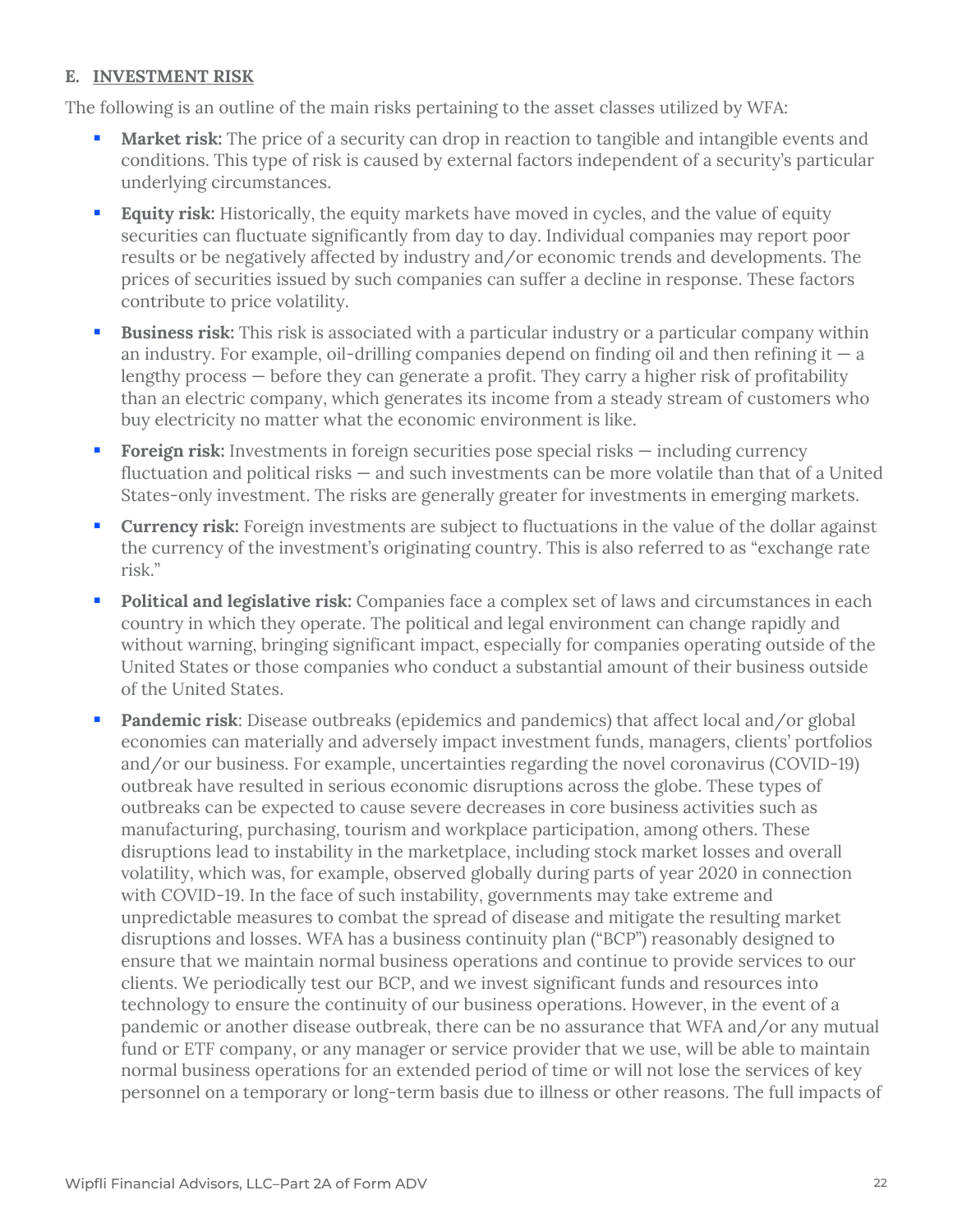a pandemic or disease outbreaks are unknown, resulting in a high degree of uncertainty for potentially extended periods of time.

**Fixed income-credit risk**: This is the risk that principal and/or interest on a fixed-income investment will not be paid in a timely manner or in full, due to changes in the financial condition of the issuer. Generally, the higher the perceived credit risk, the higher the rate of interest investors will receive on their investment.

Many bonds are rated by a third-party Nationally Recognized Statistical Rating Organization ("NRSRO") — for example, Moody's Investor Services or Standard & Poor's Inc. While ratings may assist investors in determining the creditworthiness of the issuer, they are not a guarantee of performance. Treasury bills, notes and bonds are guaranteed by the full faith and credit of the United States, and therefore are deemed to carry no risk of default.

**Fixed income-interest rate risk**: This is the risk that the value of an interest-bearing investment will change, due to changes in the general level of interest rates in the market. The market value of a bond fluctuates inversely to the change in interest rates; that is, as interest rates rise, bond prices fall and vice versa.

Interest rate risk is commonly measured by a bond's duration; the greater a bond's duration, the greater the impact on its price due to a change in interest rates. Investors can incur a gain or loss from bonds sold prior to the final maturity date.

- o **Fixed income–municipal securities risk:** To the extent an account is invested in bonds issued by local governments, such bonds are subject to the fixed income risks described above as well as additional risks which are:
	- *Legislative risk:* The risk that change in legislation (e.g., changes in the tax code) will have an effect on the value of tax-exempt interest income; and
	- *Liquidity risk:* The risk that investors are not able to find a buyer when they want to sell and could be forced to sell their holdings at a significant discount.

Liquidity risk is greater for bonds with lower ratings, bonds that are part of a small issue, recently downgraded bonds or bonds by an issuer who issues infrequently.

- **Liquidity risk**: The risk stemming from the lack of marketability of an investment that cannot be bought or sold quickly enough to prevent or minimize a loss. Liquidity risk is typically reflected in a wide bid-ask spread or large price movements. It is also a risk associated with an investment in private funds.
- **Inflation risk:** When any type of inflation is present, a dollar today will not buy as much as a dollar next year, because purchasing power is eroding at the rate of inflation.
- **Opportunity cost risk:** The risk that an investor can forego profits or returns from other investments.
- **Financial risk:** Excessive borrowing to finance a business's operations increases the risk of profitability, because the company must meet the terms of its obligations in good times and bad. During periods of financial stress, the inability to meet loan obligations may result in bankruptcy and/or a declining market value.
- **Risks for investing in nonliquid alternative investments:**

From time to time, WFA will recommend to certain qualifying clients that a portion of such clients' assets be invested in private funds, private fund-of-funds and/or other alternative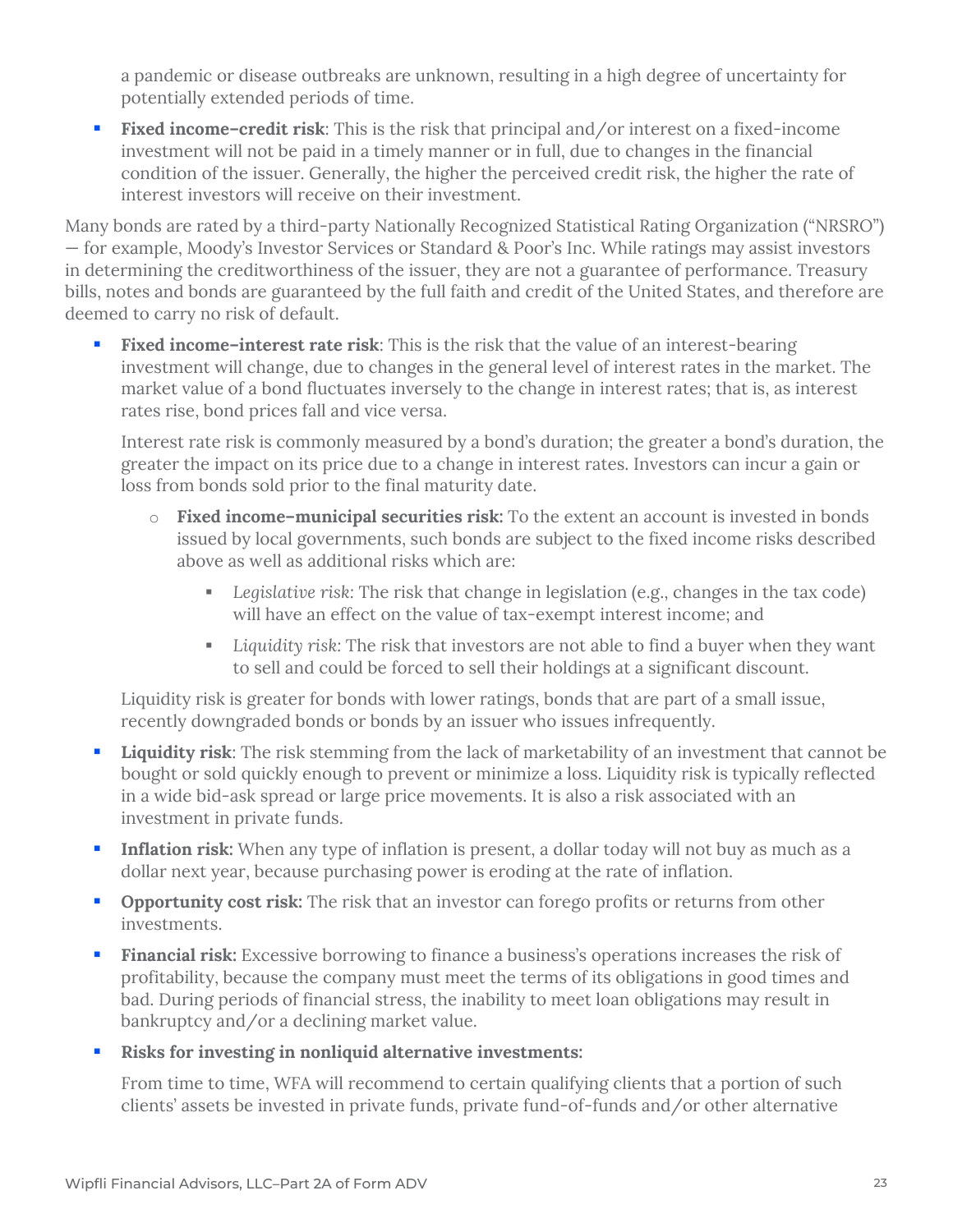investments (collectively, "Nonliquid Alternative Investments"). Nonliquid Alternative Investments are not suitable for all of WFA's clients and are offered only to those qualifying clients for whom WFA believes such an investment is suitable and in line with their overall investment strategy. Nonliquid Alternative Investments typically are available to only a limited number of sophisticated investors who meet the definition of "accredited investor" under Regulation D of the Securities Act of 1933, as amended (the "Securities Act"), or "qualified client" under the Investment Advisers Act of 1940, or "qualified purchaser" under the Investment Company Act of 1940.

Nonliquid Alternative Investments present special risks for WFA's clients, including without limitation, limited liquidity, higher fees and expenses, volatile performance, no assurance of investment returns, heightened risk of loss, limited transparency, additional reliance on underlying management of the investment, special tax considerations, subjective valuations, use of leverage and limited regulatory oversight. When a Nonliquid Alternative Investment invests part or all of its assets in real estate properties, there are additional risks that are unique to real estate investing, including but not limited to: limitations of the appraisal value; the borrower's financial conditions (if the underlying property has been obtained by a loan), including the risk of foreclosures on the property; neighborhood values; the supply of and demand for properties of like kind; and certain city, state and/or federal regulations. Additionally, real estate investing is also subject to possible loss due to uninsured losses from natural and man-made disasters.

The above list is not exhaustive of all risks related to an investment in Nonliquid Alternative Investments. A more comprehensive discussion of the risks associated with a particular Nonliquid Investment is set forth in that fund's offering documents, which will be provided to each client subscribing to a Nonliquid Alternative Investment, for review and consideration. It is important that each potential, qualified investor carefully read each offering or private placement memorandum prior to investing.

- **Margin risk:** As stated in Items 4 and 5 above, some WFA clients have margin accounts. WFA does not recommend the use of margin for investment purposes. Prior to opening a margin account, there are a number of risks that clients need to consider. These risks include, but are not limited to, the following:
	- o You can lose more assets than you deposit in the margin account. A decline in the value of securities that are purchased on margin will require you to provide additional monies to the account to avoid the forced sale of those securities or other securities in your margin account.
	- o The brokerage firm can force the sale of securities in your account. If the equity in your account falls below the maintenance margin requirements under the law or the custodian's higher "house" requirements, the custodian can sell the securities in your account to cover the margin deficiency. You will be responsible for any short fall in the account after such a sale.
	- o The custodian can sell your securities without contacting you. Some investors mistakenly believe that a custodian must contact them for a margin call to be valid, and that the custodian cannot liquidate securities in their accounts to meet the call unless such firm has contacted them first. This is not the case. While most custodians will attempt to notify their customers of margin calls, they are not required to do so.
	- o You are not entitled to an extension of time on a margin call. While an extension of time to meet initial margin requirements may be granted to you by the custodian under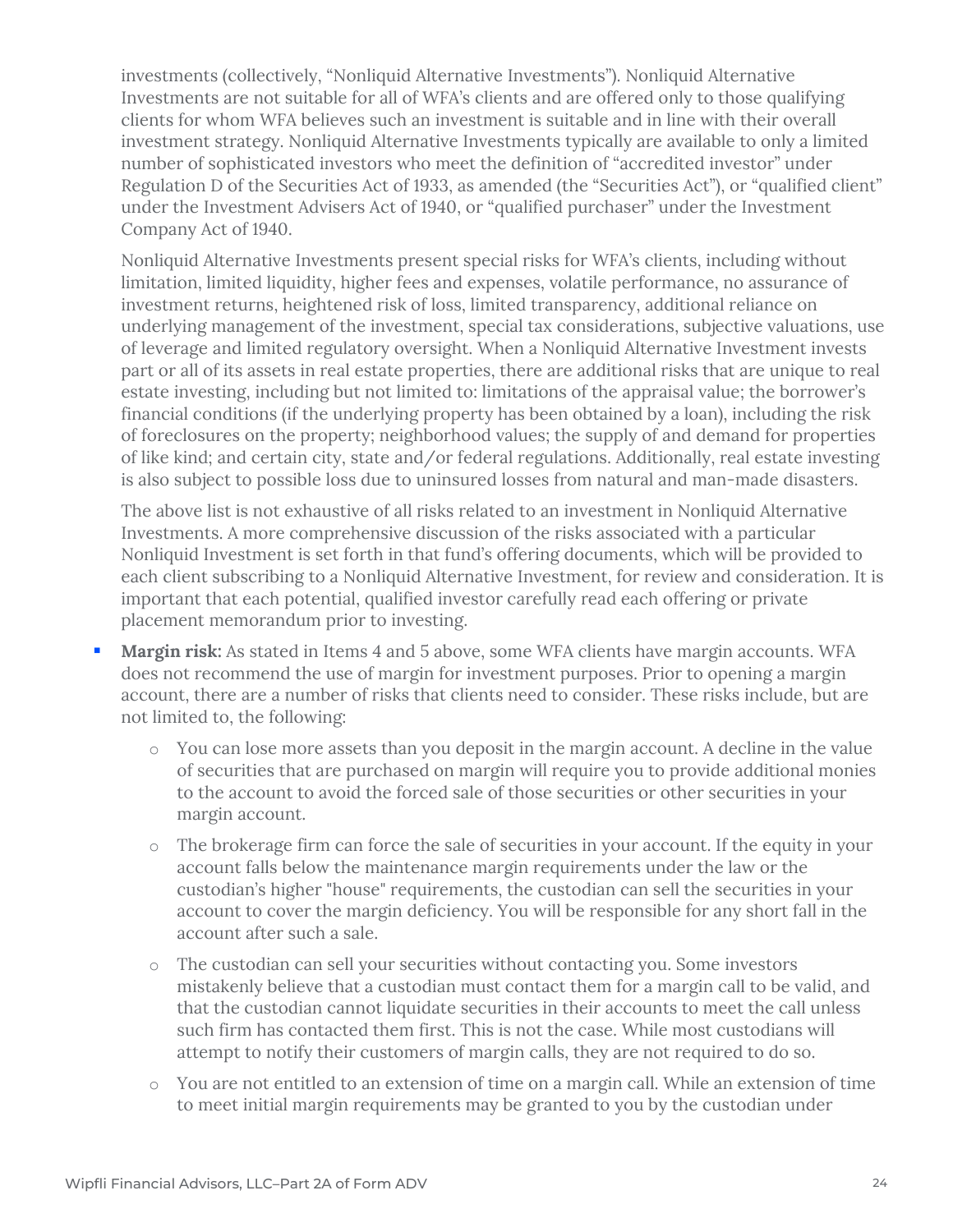certain conditions, they are not required to provide any extension. In addition, they also are not required to provide an extension of time to meet a maintenance margin call.

You are strongly encouraged to contact your custodian regarding any concerns you have with your margin account(s).

Different types of investments involve varying degrees of risk, and no client should assume that future performance of any specific investment or investment strategy (including the investments and/or investment strategies we recommend or undertake) will be profitable or equal to any specific performance levels. All investments represent some level of risk, and an investor should understand that losses can and do occur. Significant losses of invested capital are possible. Moreover, diversification does not protect a portfolio from loss, and it should not be assumed that the broad diversification that is part of our investment strategy is guaranteed to produce profitable results. Individual funds that comprise clients' portfolios may employ different strategies with different associated risks.

## Item 9: Disciplinary information

WFA has not been the subject of any disciplinary actions.

## Item 10: Other financial activities and affiliations

As described in further detail in Item 4 of this Brochure, WFA is affiliated with Wipfli, a certified public accounting firm headquartered in Milwaukee, Wisconsin. Wipfli owns approximately 80% of Wipfli Financial, LLC, which, in turn, wholly owns WFA. Furthermore, WFA views Wipfli as a strategic partner that helps add value to our clients.

Many of our clients are also tax and accounting clients of Wipfli. There are no referral arrangements between WFA and Wipfli, and neither firm receives any referral fees from the other. However, as one of our indirect owners, Wipfli, along with Wipfli Financial, receives a share of WFA profits. **Please review** important disclosures in Item 4 above regarding a conflict of interest presented by this affiliation.

Additionally, a small number of WFA associates prepare tax returns through our affiliated accounting firm, Wipfli. All such associates undergo tax training provided by Wipfli, and in their capacity as tax preparers, are supervised by Wipfli tax professionals. For these services, the WFA tax preparer does not receive compensation from Wipfli; however, this activity could indirectly result in that individual receiving an indirect benefit, such as additional assets from that client to be managed by WFA, which would be one factor attributable to such individual's eligibility to receive a discretionary bonus. Notably, WFA does receive reimbursement from Wipfli for the amount of time these WFA professionals spend on tax preparation services on behalf of Wipfli. In these circumstances, WFA will invoice Wipfli, typically at month-end, based on a pro-rata amount of a professional's salary and the amount of time spent for tax preparation services. For more information about these outside business activities, including conflict of interest considerations, we encourage our clients to refer to the individual's corresponding WFA Form ADV Part 2B.

As described in more detail in Items 4 and 5 of this Brochure, for certain Joint Clients, Wipfli receives a fee allowance from WFA. That fee allowance benefits the client(s) because it effectively reduces the client's invoice from Wipfli for their tax services.

To the extent that our clients specifically request accounting, tax preparation, retirement plan TPA, bill-paying or other services offered by Wipfli, we recommend the services of Wipfli (see Item 4 of this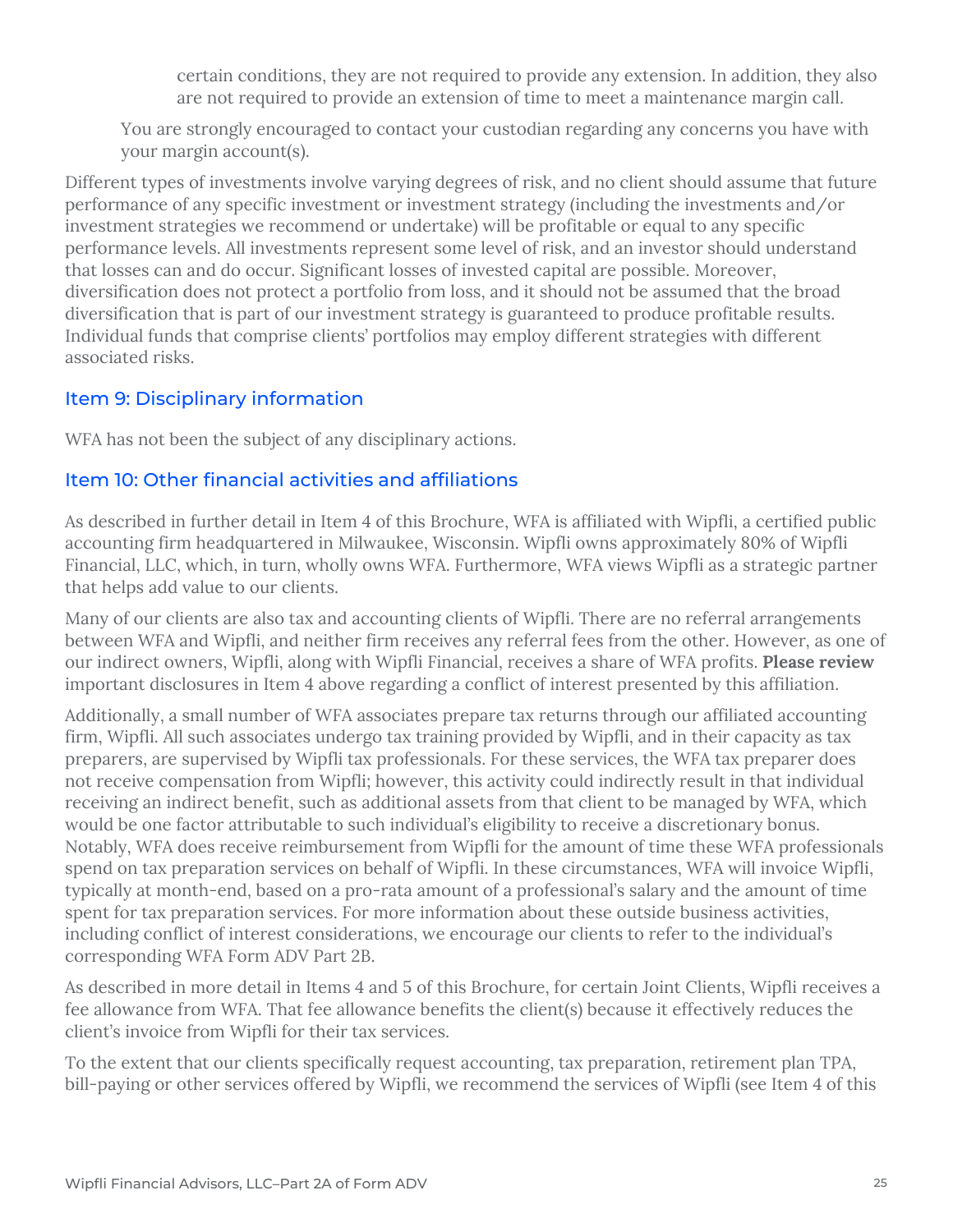Brochure). These services will be rendered pursuant to a separate written agreement between the client and Wipfli and will require separate fees payable to Wipfli.

The share of our profits that Wipfli receives provides an incentive to partners of Wipfli to refer investment advisory or financial planning work to us. Further, many of our employees are personally familiar with some of Wipfli's employees  $-$  as well as with the quality of the services performed by Wipfli — and will have a natural predisposition to recommend Wipfli for tax, accounting or other services. We strongly believe that collaboration with Wipfli on Joint Clients adds value for these clients; however, our recommendation that a client engage Wipfli for services presents a conflict of interest which clients should be aware of.

No client is under any obligation to engage the services of Wipfli, or any other individual or entity we recommend. Generally, clients to whom we recommend Wipfli's services pay the standard fees for the services charged by Wipfli, and clients should know the same services are available from other firms, often at a lower cost. Please also refer to the text box in Item 4 for additional considerations relating to conflicts of interest.

## Item 11: Code of ethics, participation or interest in client transactions and personal trading

As a fiduciary to its clients, WFA has an ongoing responsibility to ensure that clients' interests always come first. In doing so, WFA must avoid actual and potential conflicts of interest with its clients. To comply with these duties and responsibilities, WFA has adopted a Code of Ethics, which serves to establish a standard of business conduct for all of our employees and is based upon fundamental principles of openness, integrity, honesty and trust. A copy of our Code of Ethics is available at no cost upon request.

In accordance with Section 204A of the Investment Advisers Act of 1940, we also maintain and enforce written policies reasonably designed to prevent the misuse of material, nonpublic information by WFA or its employees. These policies are addressed in a formally adopted Insider Trading Policy, which is incorporated in the Code of Ethics.

Although recommendations to buy and sell individual securities (such as stocks and bonds) are a relatively small part of WFA's services, and trading for clients in these securities is limited, we require all principals and employees to disclose personal trading accounts to the firm and preclear all personal trades in reportable securities. Within 10 days of becoming affiliated with WFA, each principal, employee or member of the Board of Managers is required to disclose all personal brokerage accounts in which trading takes place or may take place. Prior to buying or selling a reportable security for his/her own benefit, each affiliated person is required to preclear the trade. The chief compliance officer, in collaboration with the chief operating officer or a designee, reviews all preclearance requests for compliance with our Code of Ethics. Affiliated persons who violate the Code of Ethics are subject to disciplinary action up to termination of employment.

## Item 12: Brokerage practices

## **A. THE CUSTODIANS AND BROKERS WE USE**

WFA does not maintain custody of clients' assets that we manage, although the firm is deemed to have custody of clients' assets if they give us authority to withdraw assets from their account (see Item 15 of this Brochure). Clients' assets must be maintained in an account at a "qualified custodian," generally a broker-dealer or bank. We recommend that our clients use Schwab or TD Ameritrade as qualified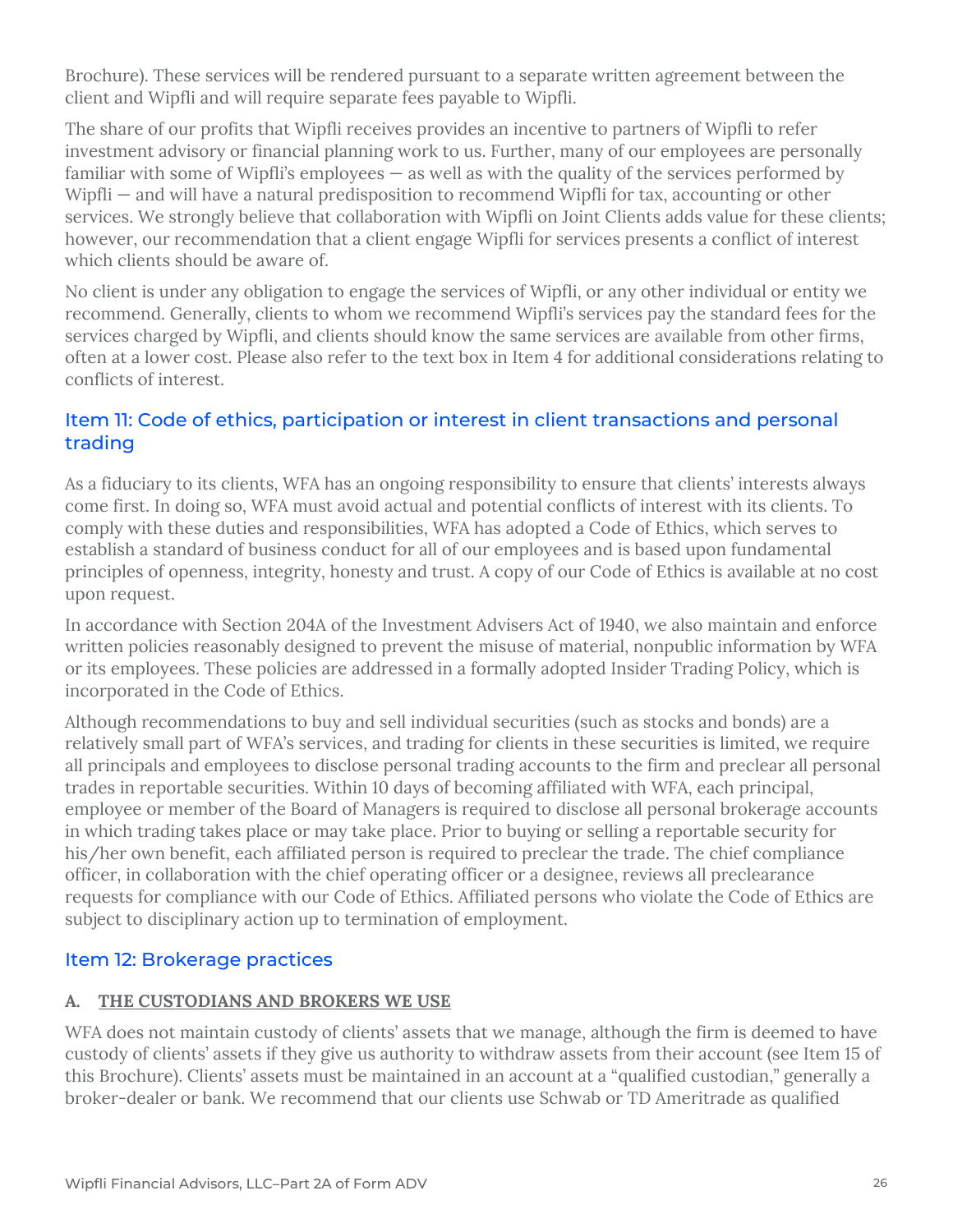custodians. Both Schwab and TD Ameritrade are registered broker-dealers and each firm is a member of the SIPC. We are independently owned and operated and are not affiliated with either Schwab or TD Ameritrade. Schwab and TD Ameritrade will hold clients' assets in a brokerage account and buy and sell securities when we instruct them to. While we recommend that clients use Schwab or TD Ameritrade as custodian/broker, clients will decide whether to do so and will open their account with Schwab or TD Ameritrade by entering into an account agreement directly with them. We do not open the accounts for clients, although we can assist them in doing so. Even though a client's account is maintained at Schwab or TD Ameritrade, we can still use other brokers to execute trades for their account, as described below (see "Your Brokerage and Custody Costs").

#### **B. HOW WE SELECT BROKERS AND CUSTODIANS**

We seek to use a custodian and/or broker that will hold clients' assets and execute transactions on terms that are, overall, most advantageous when compared with other available providers and their services. We consider a wide range of factors, including:

- Combination of transaction execution services and asset custody services (generally without a separate fee for custody),
- Capability to execute, clear and settle trades (buy and sell securities for a client's account),
- **Capability to facilitate transfers and payments to and from accounts (wire transfers, check** requests, etc.),
- Breadth of available investment products (stocks, bonds, mutual funds, exchange-traded funds, etc.),
- Availability of investment research and tools that assist us in making investment decisions;
- **•** Quality of services,
- Competitiveness of the price of those services (commission rates, margin interest rates, other fees, etc.) and willingness to negotiate the prices,
- **Reputation, financial strength and stability,**
- **Prior service to us and our other clients.**
- Availability of other products and services that benefit us, as discussed below (see "Products and Services Available to Us from Schwab and TD Ameritrade"); and
- **•** Technology platform.

## **C. YOUR BROKERAGE AND CUSTODY COSTS**

For clients whose accounts are maintained by Schwab and TD Ameritrade, custody services are generally not charged separately, but are compensated by either charging clients a commission on trades that are executed or that are settled into their Schwab or TD Ameritrade account or an assetbased fee on their account. Detailed explanation of these fees and commissions, including the difference between Asset-Based Pricing ("ABP") and Transaction-Based Pricing ("TBP"), is provided in Item 5 of this Brochure under "Custodial Fees." Schwab and TD Ameritrade's respective TBP (commission) rates and ABP fees applicable to our clients' accounts were negotiated and are often being renegotiated by WFA to benefit our clients. We have determined that having either Schwab or TD Ameritrade execute trades in clients' accounts is consistent with our duty to seek "best execution"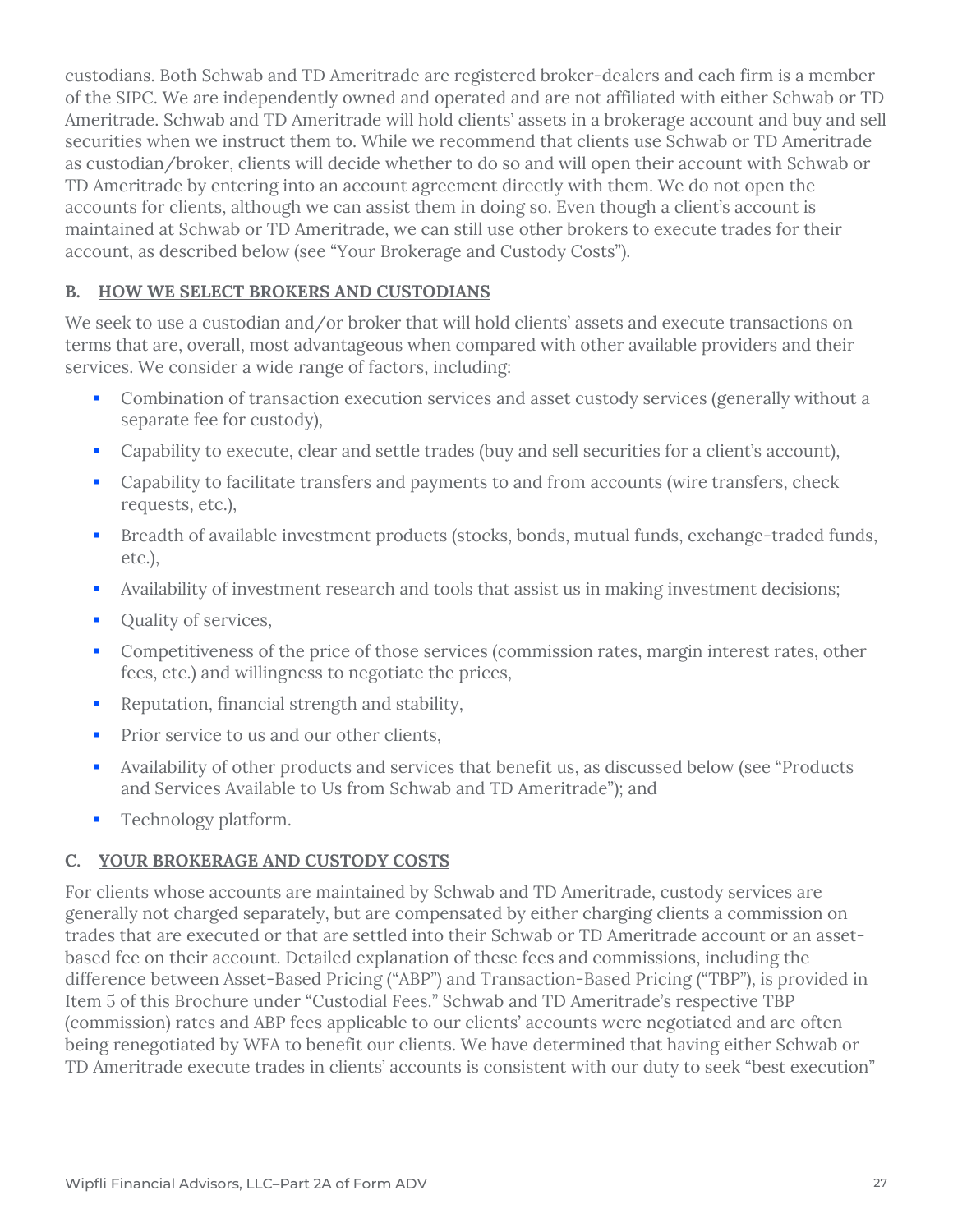of their trades. Best execution means the most favorable terms for a transaction based on all relevant factors, including those listed above.

## **D. PRODUCTS AND SERVICES AVAILABLE TO WFA FROM SCHWAB AND TD AMERITRADE**

Schwab Advisor Services™ (formerly called Schwab Institutional®) is Schwab's business that specializes in serving independent investment advisory firms like WFA. TD Ameritrade provides these services under the name TD Ameritrade Institutional. Schwab and TD Ameritrade provide us and our clients with access to their institutional brokerage services (trading, custody, reporting and related services), many of which are not typically available to retail customers of either brokerage firm. Schwab and TD Ameritrade also make available various support services. Some of those services help us manage or administer our clients' accounts, while others help us manage and grow our business. Schwab and TD Ameritrade's support services are generally available on an unsolicited basis (we don't have to request them) and at no charge to us. The following is a more detailed description of these support services:

**Services that benefit our clients.** Schwab and TD Ameritrade's institutional brokerage services include access to a broad range of investment products, execution of securities transactions and custody of client assets. The investment products available through Schwab and TD Ameritrade include some to which we might not otherwise have access or that would require a significantly higher minimuminitial investment by our clients. The Schwab and TD Ameritrade services described in this paragraph generally benefit clients and their accounts.

**Services that do not directly benefit our clients.** Schwab and TD Ameritrade also offer other products and services that benefit WFA, but do not directly benefit clients or their accounts. These products and services assist us in managing and administering our clients' accounts; they include investment research, both Schwab or TD Ameritrade's own and that of third parties. We could use this research to service all or many of our clients' accounts, including accounts not maintained at Schwab or TD Ameritrade. In addition to investment research, Schwab and TD Ameritrade also offer software and other technology that provide us with access to client account data (such as duplicate trade confirmations and account statements); facilitate trade execution; provide pricing and other market data; facilitate payment of our fees from our clients' accounts; and assist with back-office functions, recordkeeping and client reporting.

**Services from Schwab that generally only benefit WFA.** Schwab also offers other services intended to help us manage and further develop our business enterprise. These services include:

- Educational conferences and networking events,
- **Consulting on technology, compliance, legal and business needs,**
- **Publications and conferences on practice management and business succession,**
- Access to various consultants and other service providers; and
- **Marketing consulting and support.**

Schwab provides some of these services itself. In other cases, it will arrange for third-party vendors to provide the services to us. Sometimes Schwab also discounts or waive its fees for some of these services or pays all or a portion of a third party's fees. From time to time, Schwab provides us with other benefits such as occasional business entertainment of our personnel. Currently, we do not use any such services offered by TD Ameritrade, although some of them are available to us upon request.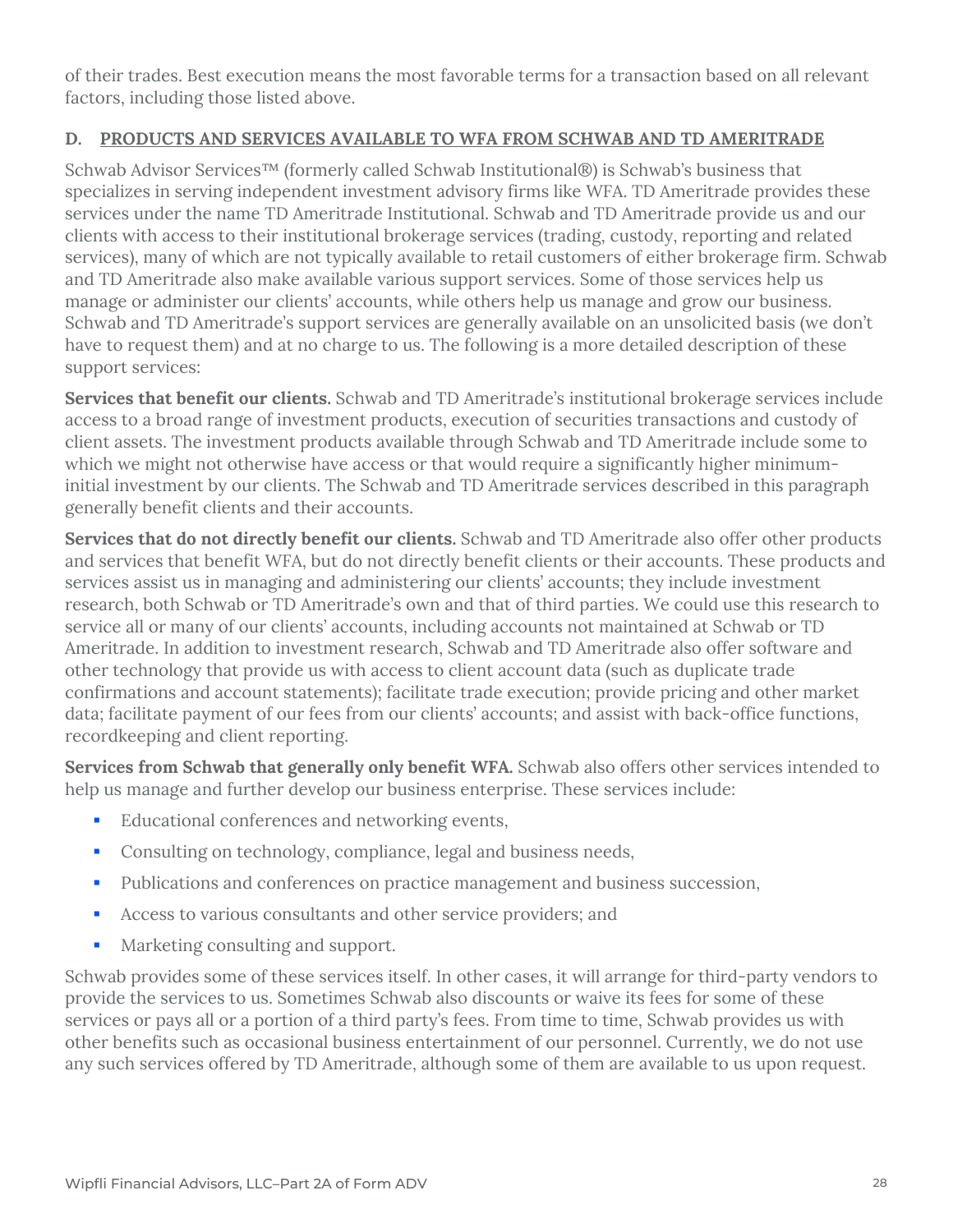### **E. OUR INTEREST IN SCHWAB AND TD AMERITRADE'S SERVICES**

The availability of these services from Schwab or TD Ameritrade, as applicable, benefits us because we do not have to produce or purchase them; we are not required to pay for Schwab or TD Ameritrade's services. These services are not contingent upon us committing any specific amount of business to Schwab or TD Ameritrade in trading commissions or assets in custody; however, when determining what services to offer to us, both Schwab and TD Ameritrade take into consideration the amount of client assets that we custody with them and trading volumes. We have an incentive to recommend that you maintain your account with Schwab or TD Ameritrade, based on our interest in receiving their services that benefit our business, rather than based on your interest in receiving the best value in custody services and the most favorable execution of your transactions. This presents a potential conflict of interest. We believe, however, that our selection of Schwab or TD Ameritrade, as a custodian and broker, is in the best interests of our clients. Our selection is primarily supported by the scope, quality and price of Schwab and TD Ameritrade's services (see "How We Select Brokers and Custodians") — not just services that only benefit us.

## **F. DIRECTED BROKERAGE**

Typically, WFA is not able to accommodate clients' request to place transactions through a specific broker-dealer of the client's choice. Consequently, we will not be able to provide our typical services to clients who desire to direct their trades to a broker-dealer of their choosing.

## **G. TRADE ERRORS**

If we ever cause a trade error in a client's account, the client will be made whole. If the correction of the trade error caused by us results in a loss, we are responsible for that loss. Schwab and TD Ameritrade have slightly different policies regarding how they deal with scenarios when a trade error results in a gain. Under certain circumstances, Schwab's policy permits the client to keep the gain. If the circumstances of the trade error make it unfeasible to offer the gain to the client, or if the client foregoes the gain (e.g., for tax reasons), Schwab will donate the amount of the gain to a charity of their choice. TD Ameritrade removes all trade-error gains from clients' accounts and donates them to a charity of their choice. If a trade error is committed in an RPS account held at MATC, as described in Item 5 of this Brochure, WFA will work with MATC and the client's TPA to resolve the error and make the client whole.

## **H. AGGREGATION AND ALLOCATION OF CLIENT TRADES**

As an advisor and a fiduciary to our clients, we must always place our clients' interests first and foremost. Our trading practices and procedures prohibit unfair trading practices, and therefore we seek to disclose and avoid any actual or potential conflicts of interest or resolve such conflicts in the client's favor. When practical, trades may be bunched in a single order (a "block") in an effort to achieve best execution. Block orders are generally completed (or "filled") on the same day the trade is placed. If a block order is filled (full or partial fill) at several prices through multiple trades, an average price will be calculated for all trades executed, and all accounts in the block trade will receive the average price. Only trades executed within the block on the single day may be combined for purposes of calculating the average price. Average prices may vary between the different custodians. While the occurrence of partial fills (i.e., a block order that is not fully executed within the same day) is rare, all partial fills shall be allocated to client accounts on a pro rata basis subject to minimal rounding. While this policy is consistently applied, WFA may deviate from this policy if the standard method of aggregating or allocating trades would result in unfair or inequitable treatment to some or all of its clients.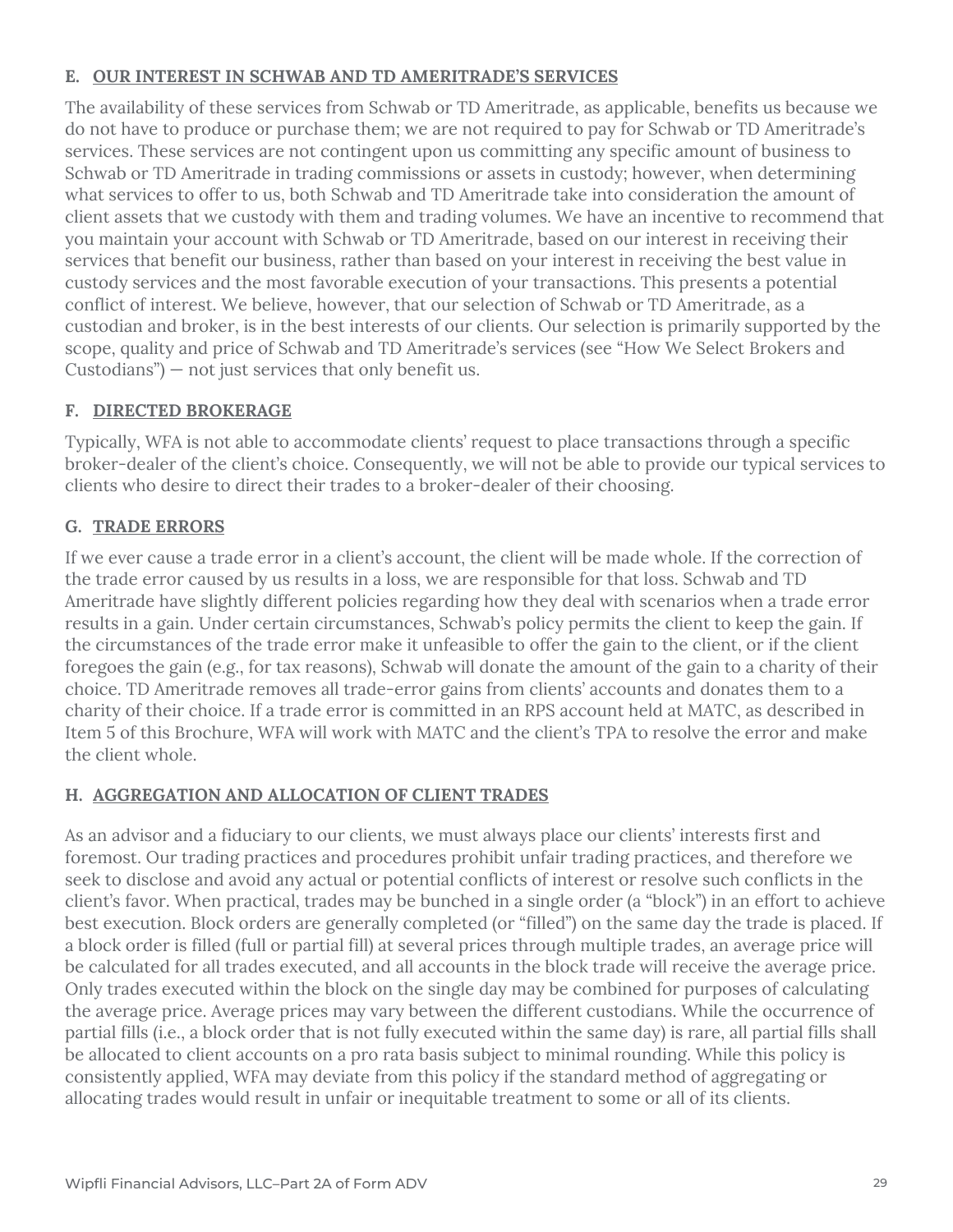#### **I. INITIAL PUBLIC OFFERINGS**

We do not purchase or allocate to Initial Public Offerings ("IPOs") of securities, nor do we recommend IPOs to our clients.

## Item 13: Review of accounts

For those clients to whom we provide Investment Advisory Services, account reviews are conducted regularly. Ongoing reviews are conducted to watch for variances to allocations, cash inflows and opportunities for tax-loss harvesting. All clients (in person or via telephone) are encouraged to review financial planning issues (to the extent applicable), investment objectives, account performance and any personal or financial changes with their IAR, on at least an annual basis and any time there is a material change.

We also conduct account reviews upon the occurrence of a triggering event, such as a change in a client's investment objectives and/or their financial situation, market corrections, fund management changes and client requests.

The custodian provides detailed account statements to clients on at least a quarterly basis. These statements include all transactions for the period including details of the investment advisory fees we charge. We also make available to all clients, via an electronic client portal, various portfolio reports. Most of these reports can be run by the client at any time and include detailed information on portfolio holdings, asset allocation percentages and current and historical performance data. We strongly encourage our clients to compare portfolio holdings and transaction history on these electronic reports from WFA with the account statements received from their custodian. Should there be any material discrepancy, the custodian's report should be relied upon. The custodian does not, however, verify the accuracy of our fees prior to deducting them from clients' account(s). If clients have any questions or concerns about the amount they are charged, or any other information on their quarterly report or account statements, they should contact WFA.

## Item 14: Client referrals and other compensation

From time to time, WFA enters into written solicitor agreements to compensate non-supervised persons for client referrals. All such solicitor arrangements are in accordance with the requirements set forth in Rule 206(4)-3 of the Investment Advisers Act of 1940. All solicitors will be required to enter into a written agreement with WFA, the terms of which specify that either WFA or the solicitor can terminate the agreement at any time. Solicitors are required to provide a solicitor disclosure statement to all referred clients which outlines, among other things, compensation of a referral fee, which is based on a percentage of the client's advisory fee collected by WFA from the referred client for Investment Advisory Services provided by WFA. Referral fees are not charged directly or indirectly to the client. To the extent that applicable state laws require solicitors to be registered as IARs, we will require the solicitor to be appropriately registered.

As discussed above at Item 12, we receive economic benefit from Schwab and TD Ameritrade in the form of support products and services it makes available to us and other independent investment advisors whose clients maintain their accounts at Schwab. In addition, Schwab and TD Ameritrade also have agreed to pay for certain products and services which we would otherwise have to pay for once the value of our clients' assets in accounts at Schwab and TD Ameritrade reaches a certain amount. These products and services, how they benefit us, and the related conflicts of interest are described above in Item 12.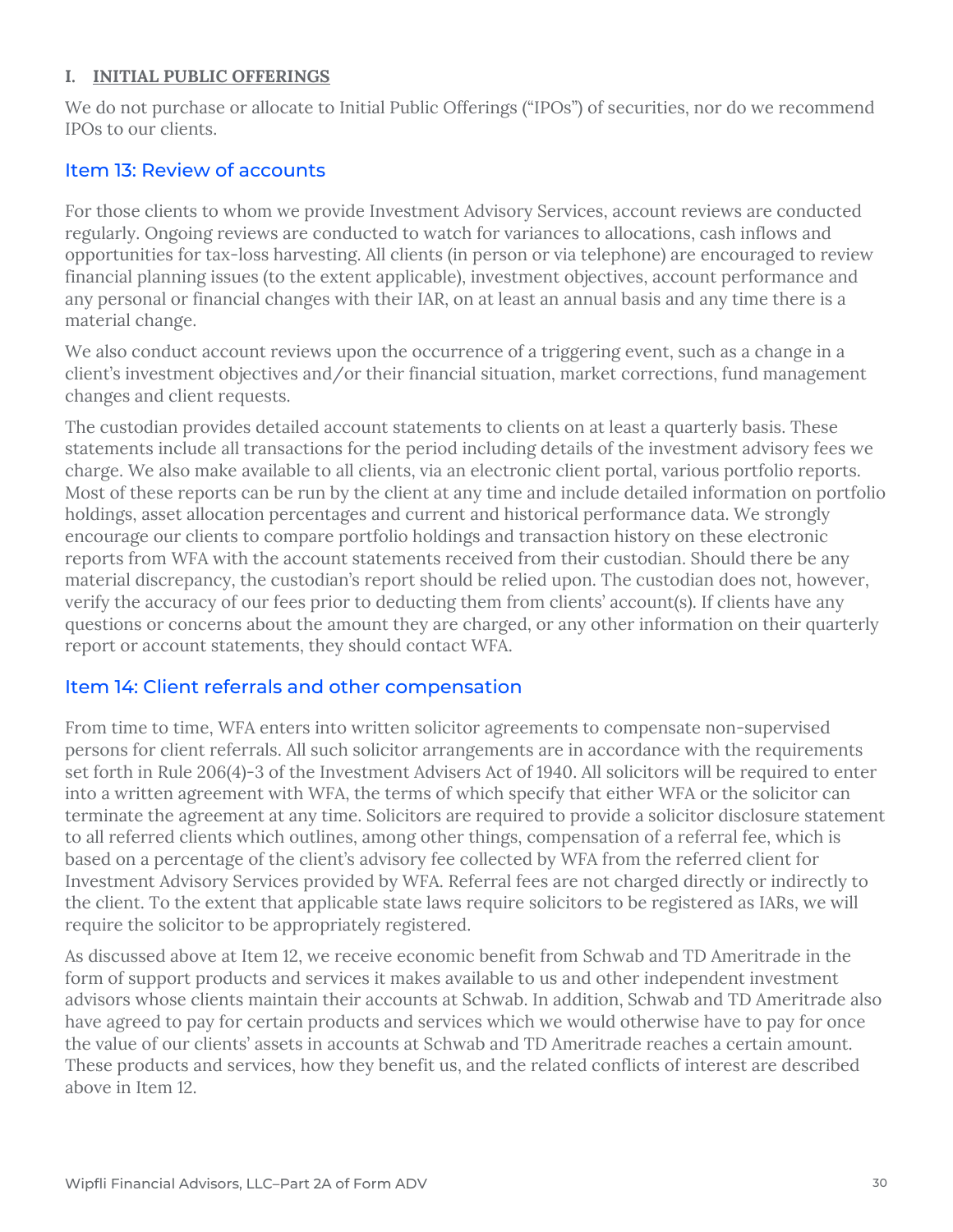## Item 15: Custody

WFA does not take physical custody of our clients' assets. Custody is maintained by a qualified custodian.

Pursuant to federal rules and regulations, WFA is deemed to have custody when, for certain clients, we or an affiliate:

- Act in a capacity of Trustee, Guardian, Power of Attorney, Custodian or similar authority,
- Have entered into an arrangement with the client, per the client's request, in which we are able to withdraw funds from the client's account (including bill-pay services or other withdrawals made pursuant to standing letters of client authorization); and/or
- Have client-authorized access to an account, with the ability to withdraw or transfer funds from the account.

The SEC requires that firms who have custody for the reasons listed above are subject to an annual surprise audit to be conducted by an independent CPA firm which is registered with and subject to regular inspection by the Public Company Accounting Oversight Board (PCAOB). We have complied with the requirements concerning such surprise audits and will continue to do so in the future.

We are also deemed to have constructive custody over those client accounts where we are able to deduct our fees directly from the account. As long as we comply with certain regulatory requirements, this constructive custody does not mandate that we undergo a surprise audit for those accounts.

As noted above in Item 13, WFA's clients receive account statements directly from the qualified custodian at least quarterly; however, the custodian does not verify our calculation of fees. We perform quarterly testing to ensure that our fees are charged in accordance with the client's Agreement, and clients are strongly encouraged to review the amount of our fees deducted from their accounts and compare them with the fee schedule(s) in their Investment Advisory Agreements. If any assumed or suspected discrepancies are noted, or if there are any questions regarding the fees, we recommend that clients speak with their financial advisor or with our chief compliance officer, who can be reached 608 270 2918.

## Item 16: Investment discretion

#### **A. DISCRETIONARY AND NONDISCRETIONARY MANAGEMENT**

As discussed above in Item 4, our clients receiving standard investment advisory services have a choice to engage us on a discretionary or nondiscretionary basis. In either case, the client will sign an Investment Advisory Agreement which specifies which kind of service we will render. For both types of clients, we are authorized, by the client, to rebalance the client's portfolio and perform tax-loss harvesting without specific client approval. Please see Item 8 for an explanation of rebalancing and taxloss harvesting. Avid services are provided only on a discretionary basis, and our retirement plan services, provided on an ERISA 3(38) basis, are only offered on a discretionary basis.

For clients who retain us on a discretionary basis, the Investment Advisory Agreement grants us full authority to buy, sell or otherwise effect investment transactions involving the assets in the client's name, including but not limited to the authority to make a sub-asset allocation to a sub-advisor and specific investment adjustments without seeking client approval.

With respect to our nondiscretionary advisory services, we generally maintain ongoing responsibility to make recommendations based upon the needs and objectives of the client. If such recommendations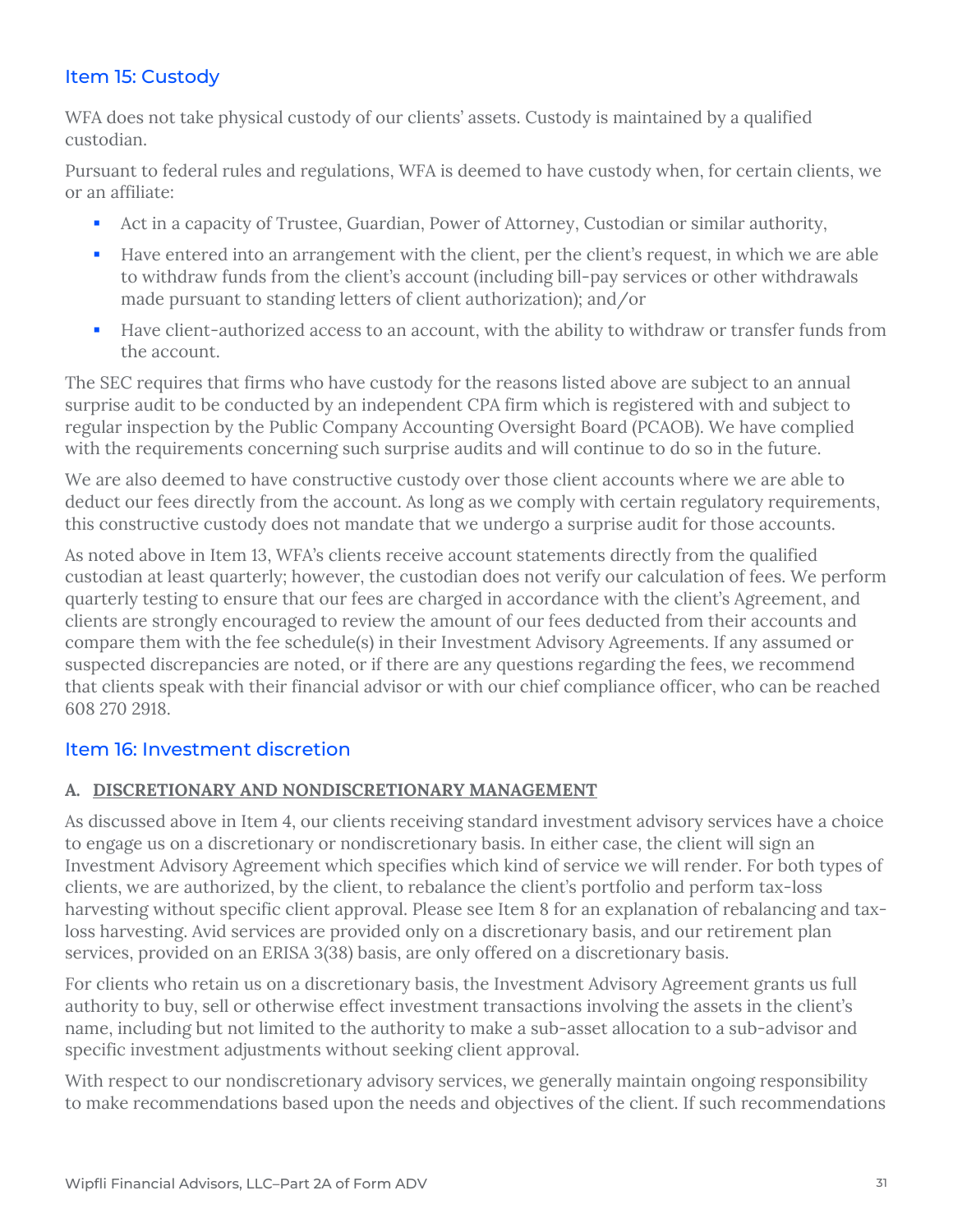are accepted and approved by the client, we are responsible for arranging or effecting the purchase or sale. For nondiscretionary clients, we do not have the authorization to change either the client's asset allocation or specific investments without prior approval from the client.

### **1. Nondiscretionary service limitations**

Clients who decide to engage WFA on a nondiscretionary investment advisory basis must be willing to accept that Advisor cannot execute any account transactions without obtaining prior consent and approval from the client. Therefore, in the event that WFA would like to make a transaction for a client's account (for example, to adjust an individual holding or due to a general market correction), and the client is unavailable, WFA will be unable to place the transaction(s)  $-$  as it would for its discretionary clients — without first obtaining Client's consent and approval.

## Item 17: Voting client securities and securities class action services/policy

## **A. VOTING CLIENT SECURITIES**

WFA will vote proxies on behalf of our clients who request us to do so. Typically, we accept proxy voting responsibilities for securities in those accounts that we manage and maintain discretionary investment authority (in limited circumstances after discussing with the client, we will accept requests to vote in nondiscretionary accounts). We have engaged a nonaffiliated third-party proxy voting service provider ("Proxy Service"). Proxy Service is charged with identifying the proxies that we need to vote, voting those proxies as we have directed them to and submitting them to the issuer promptly and accurately.

Our policy is to vote proxies in our clients' best interest (i.e., to maximize shareholder value). To that end, we have subscribed to the services of Glass Lewis & Co. ("Glass Lewis") to provide independent proxy research and voting recommendations. Glass Lewis's voting and policy recommendations are designed to maximize shareholder value. WFA's Investment Committee (the "IC") reviews Glass Lewis's guidelines and practices no less frequently than annually to determine if their policies continue to be in the best interest of our clients. In the rare event that Glass Lewis does not provide a recommendation, the IC will review the proxy and make a voting recommendation that we believe to be in clients' best interest. Should the IC determine that a proxy will have little, or no, impact on shareholder value, we could refrain from voting. When our IC determines the optimal vote, it will review both the short- and long-term implications of the proposal to be voted on. If the IC determines that we have, or are perceived to have, a material conflict of interest in voting a certain proxy, we could choose to remove ourselves from the voting process for that particular ballot.

Should a client wish to be voting their own proxies, they should notify WFA no later than at the time of opening their account(s) at a qualified custodian. In such a case, the client will be responsible for voting all proxies in the affected account(s). WFA will not accept authorization to vote proxies in any Courtesy (Non-Managed) accounts.

For those of our clients who are qualified retirement plans subject to ERISA, we typically do not accept proxy voting responsibilities, unless such authority has not been delegated to another named fiduciary in the plan's written documents, and our own policies do not preclude us from accepting these responsibilities or providing advice or information about a particular proxy vote to an ERISA client. Our clients can obtain a copy of our Proxy Voting Policy as well as certain proxy voting records including information on votes cast on behalf of our clients — by requesting such documents from our chief compliance officer who can be reached at 608 270 2918.